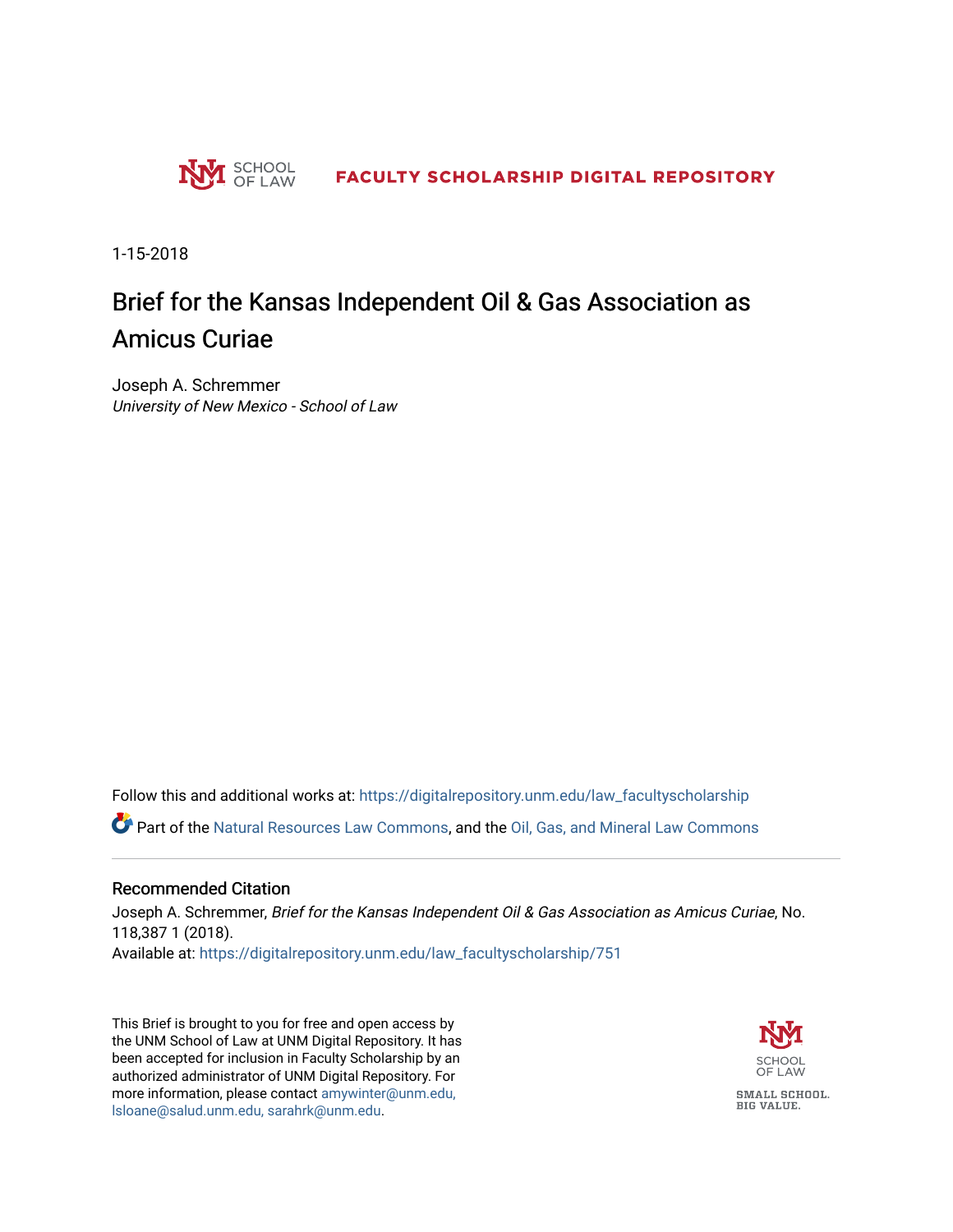### **No. 17-118387-S \_\_\_\_\_\_\_\_\_\_\_\_\_\_\_\_\_\_\_\_**

#### **IN THE SUPREME COURT OF THE STATE OF KANSAS \_\_\_\_\_\_\_\_\_\_\_\_\_\_\_\_\_\_\_\_**

#### **Jason Oil Company, LLC**

#### **Plaintiff-Appellee**

**vs.**

**Frank E. Littler,** *et al.*

**Defendants,** 

**(Debra Baldwin Burkhart, Susan Baldwin Manes, and James Baldwin),**

**Defendants-Appellants,**

**(F&E Littler, LLC, Janice Stull, Craig Stull, Jerilyn Ann Stull, and Michael Stull),**

**Defendants-Appellees. \_\_\_\_\_\_\_\_\_\_\_\_\_\_\_\_\_\_\_\_**

**Brief of** *Amicus Curiae* **Kansas Independent Oil & Gas Association (KIOGA)**

**\_\_\_\_\_\_\_\_\_\_\_\_\_\_\_\_\_\_\_\_**

**Appeal from the District Court of Rush County Honorable Bruce T. Gatterman, Chief Judge District Court Case No. 2015-CV-21**

**\_\_\_\_\_\_\_\_\_\_\_\_\_\_\_\_\_\_\_\_**

**Joseph A. Schremmer Attorney Registration No. 25968 8301 East 21st Street North, Suite 450 Wichita, Kansas 67206 (316) 262-4000 (316) 265-3819 (fax) [joe@depewgillen.com](mailto:joe@depewgillen.com) Counsel for KIOGA**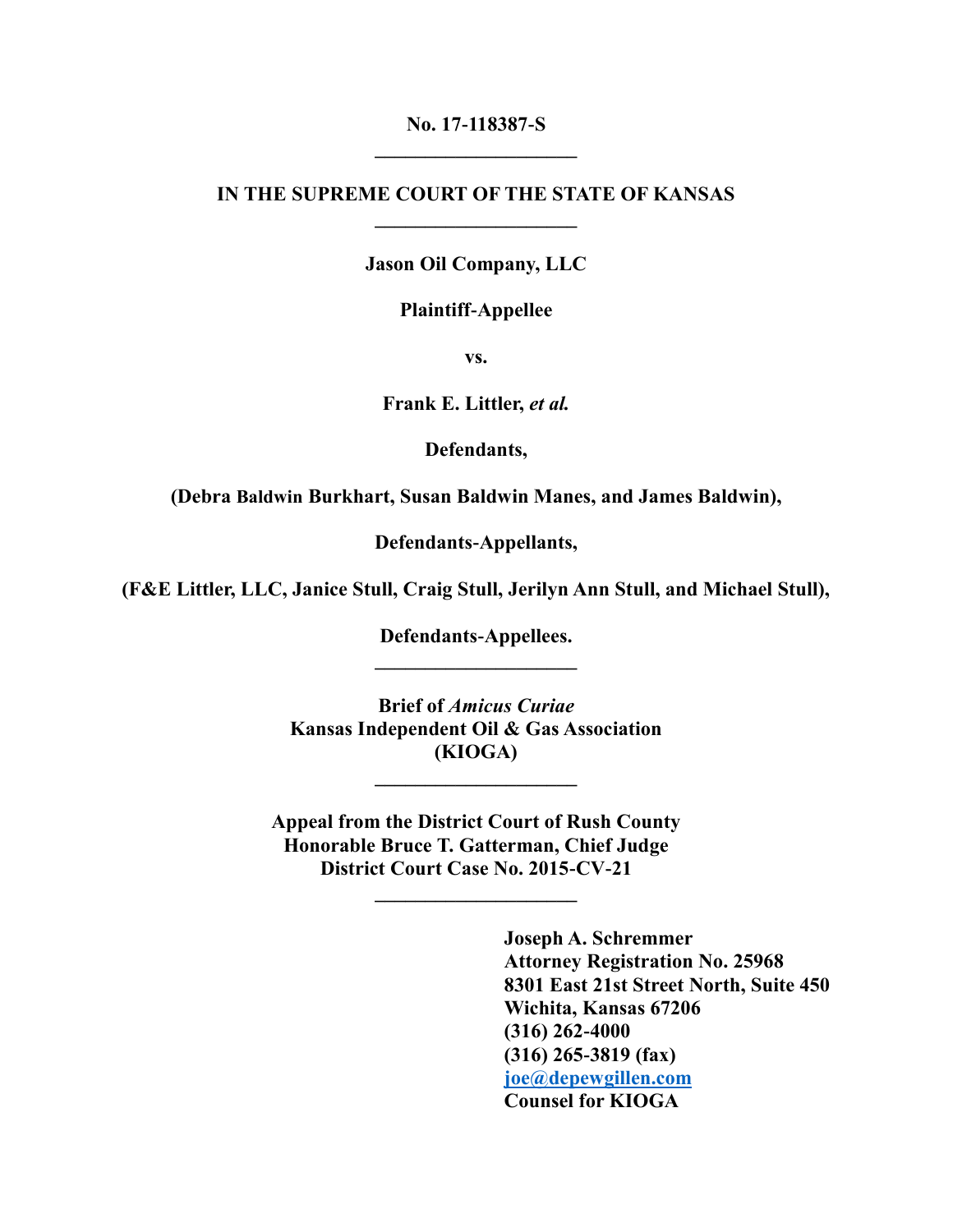# **TABLE OF CONTENTS**

| I. |                                                                                                                                             |  |  |  |  |  |
|----|---------------------------------------------------------------------------------------------------------------------------------------------|--|--|--|--|--|
| П. | This is not a typical rule against perpetuities case because the form<br>of property conveyance involved has been widely used in Kansas for |  |  |  |  |  |
|    |                                                                                                                                             |  |  |  |  |  |
|    |                                                                                                                                             |  |  |  |  |  |
|    |                                                                                                                                             |  |  |  |  |  |
|    |                                                                                                                                             |  |  |  |  |  |
|    |                                                                                                                                             |  |  |  |  |  |
|    | Shepard v. John Hancock Mut. Life Ins. Co., 189 Kan. 125,                                                                                   |  |  |  |  |  |
|    |                                                                                                                                             |  |  |  |  |  |
|    |                                                                                                                                             |  |  |  |  |  |
|    | Classen v. Fed. Land Bank of Wichita, 228 Kan. 426, 617 P.2d 1255                                                                           |  |  |  |  |  |
|    |                                                                                                                                             |  |  |  |  |  |
|    |                                                                                                                                             |  |  |  |  |  |
|    | Oxy USA, Inc. v. Red Wing Oil, LLC, 51 Kan. App. 2d 1028, 360 P.3d                                                                          |  |  |  |  |  |
|    |                                                                                                                                             |  |  |  |  |  |
|    | Patrick H. Martin and Bruce M. Kramer, Williams & Meyers, Oil and                                                                           |  |  |  |  |  |
|    | Standards for Title Examination Comm., Kan. Bar Ass'n, Kan. Title Standards                                                                 |  |  |  |  |  |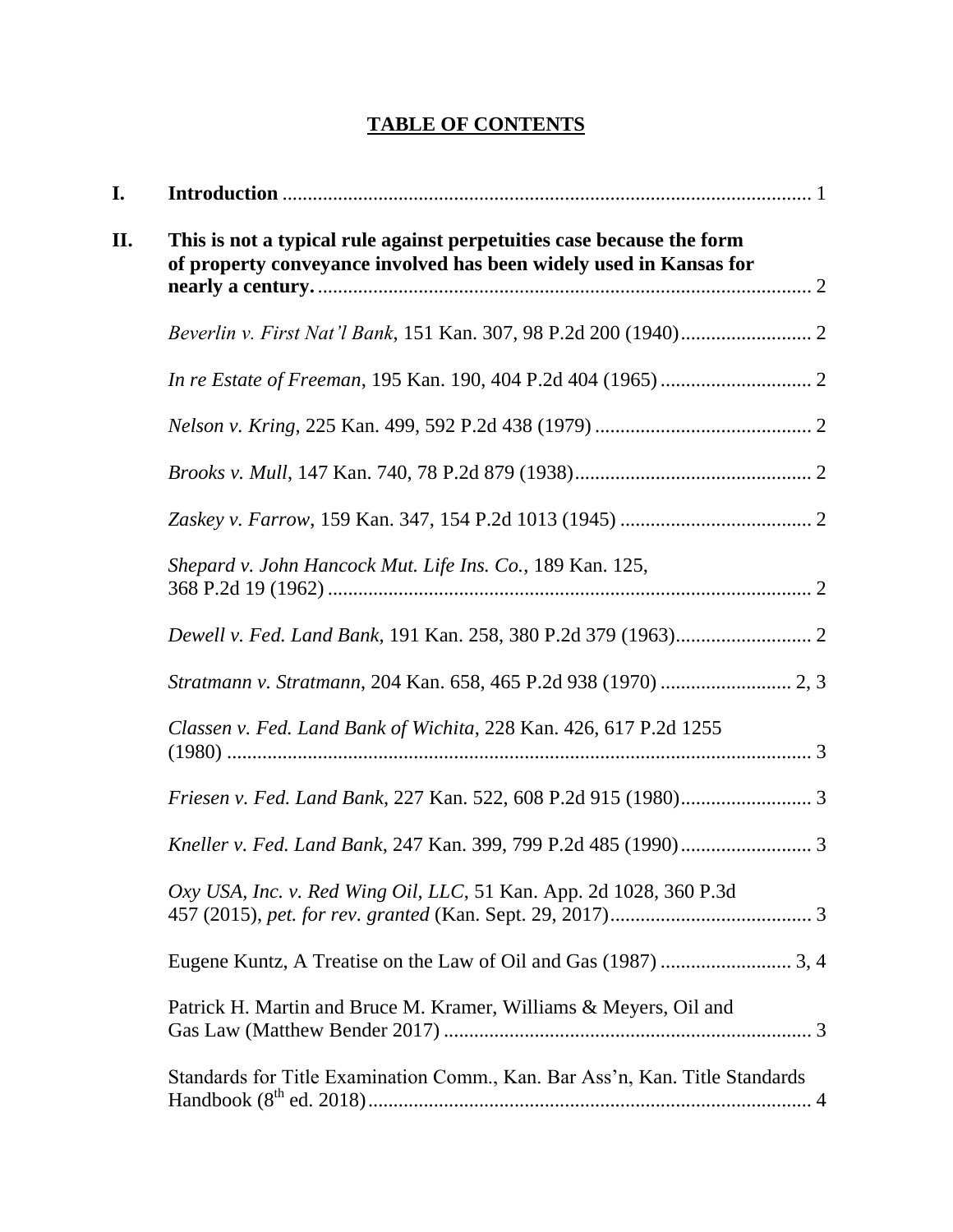|     | ConocoPhillips Co. v. Koopmann, Number 13-14-00402-CV, 2016<br>Tex. App. LEXIS 5278 (Tex. App. May 19, 2016), pet. for rev. granted,         |  |
|-----|----------------------------------------------------------------------------------------------------------------------------------------------|--|
|     | Stevens Mineral Co. v. State, 418 N.W.2d 130 (Mich. Ct. App. 1987)  4                                                                        |  |
|     |                                                                                                                                              |  |
|     |                                                                                                                                              |  |
|     | Rousselot v. Spanier, 131 Cal. Rptr. 438 (Cal. Ct. App. 1976) 4, 5                                                                           |  |
| Ш.  | Applying the Rule to void the grantee's interest would betray                                                                                |  |
|     |                                                                                                                                              |  |
|     | Harvest Queen Mill & Elevator Co. v. Sanders, 189 Kan. 536,                                                                                  |  |
|     |                                                                                                                                              |  |
|     |                                                                                                                                              |  |
|     |                                                                                                                                              |  |
|     | Classen v. Fed. Land Bank of Wichita, 228 Kan. 426, 617 P.2d 1255                                                                            |  |
|     | Waechter v. Amoco Prod. Co., 217 Kan. 489, 537 P.2d 228 (1975)  8                                                                            |  |
| IV. | Invalidating future interests following retained term mineral interests<br>is not justified by the purpose and public policy of the Rule and |  |
|     |                                                                                                                                              |  |
|     |                                                                                                                                              |  |
|     |                                                                                                                                              |  |
|     |                                                                                                                                              |  |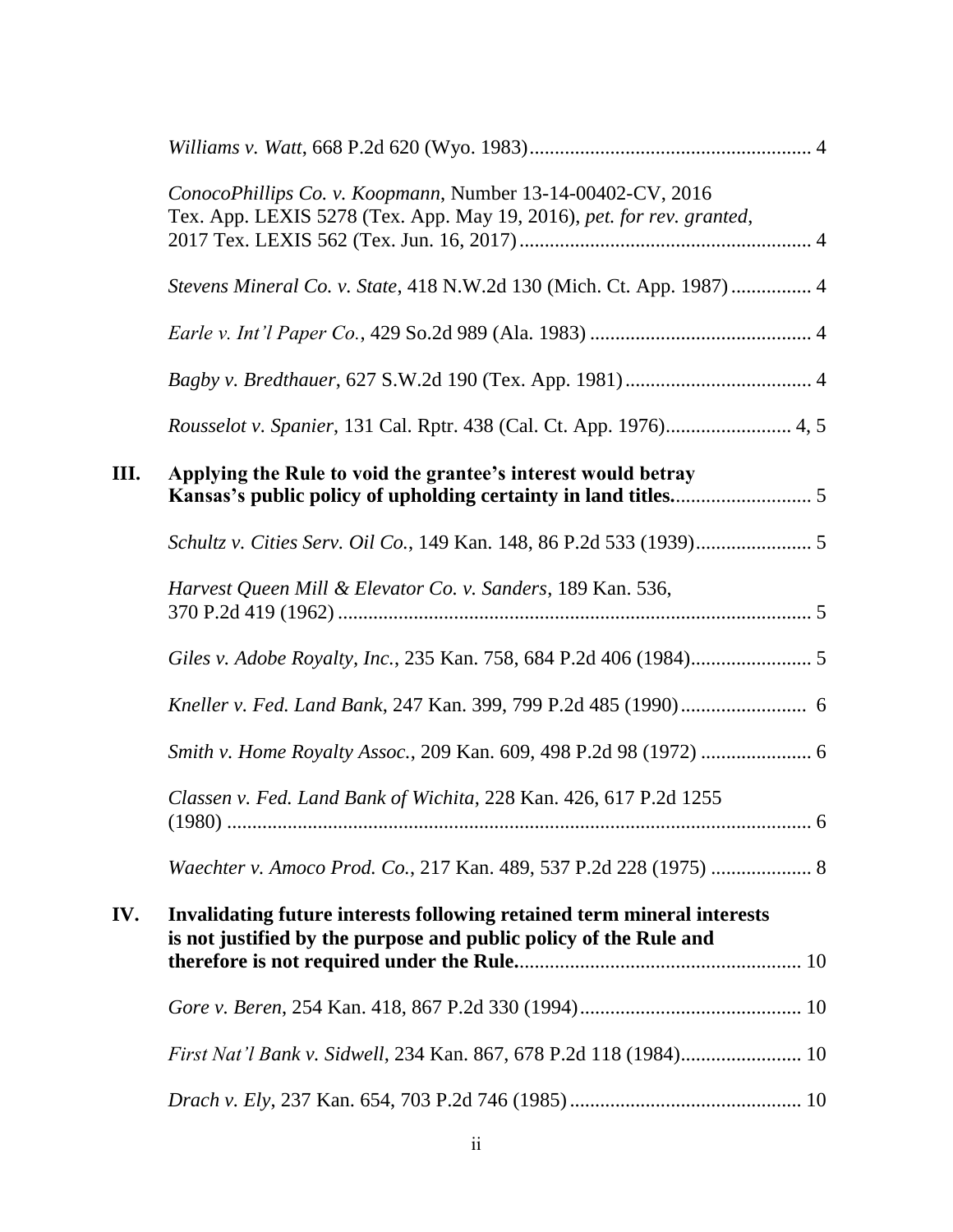|    | A.                | The policy from which the Rule springs does not support                                                                   |
|----|-------------------|---------------------------------------------------------------------------------------------------------------------------|
|    |                   | Eugene Kuntz, A Treatise on the Law of Oil and Gas (1987)  11                                                             |
|    |                   | Lewis M. Simes, The Law of Future Interests (1951)  11, 13                                                                |
|    |                   | Patrick H. Martin and Bruce M. Kramer, Williams & Meyers,                                                                 |
|    |                   | Holland v. Shaffer, 162 Kan. 474, 178 P.2d 235 (1947) 12, 13                                                              |
|    |                   |                                                                                                                           |
|    | <b>B.</b>         | Where application of the Rule would not accomplish its goals<br>of fostering free alienability and development of land in |
|    |                   | Patrick H. Martin and Bruce M. Kramer, Williams & Meyers,                                                                 |
|    |                   | Richard W. Hemingway, The Law of Oil and Gas (3d ed. 1991) 14                                                             |
|    |                   | First Nat'l Bank v. Sidwell, 234 Kan. 867, 678 P.2d 118 (1984)  14                                                        |
|    |                   | Howell v. Coop. Refinery Ass'n, 176 Kan. 572, 271 P.2d                                                                    |
|    |                   | Kenoyer v. Magnolia Petroleum Co., 173 Kan. 183, 245 P.2d                                                                 |
|    |                   | Singer Co. v. Makad, Inc., 213 Kan. 725, 518 P.2d 493 (1973) 14, 15                                                       |
| V. |                   |                                                                                                                           |
|    | <b>APPENDIX A</b> |                                                                                                                           |

APPENDIX B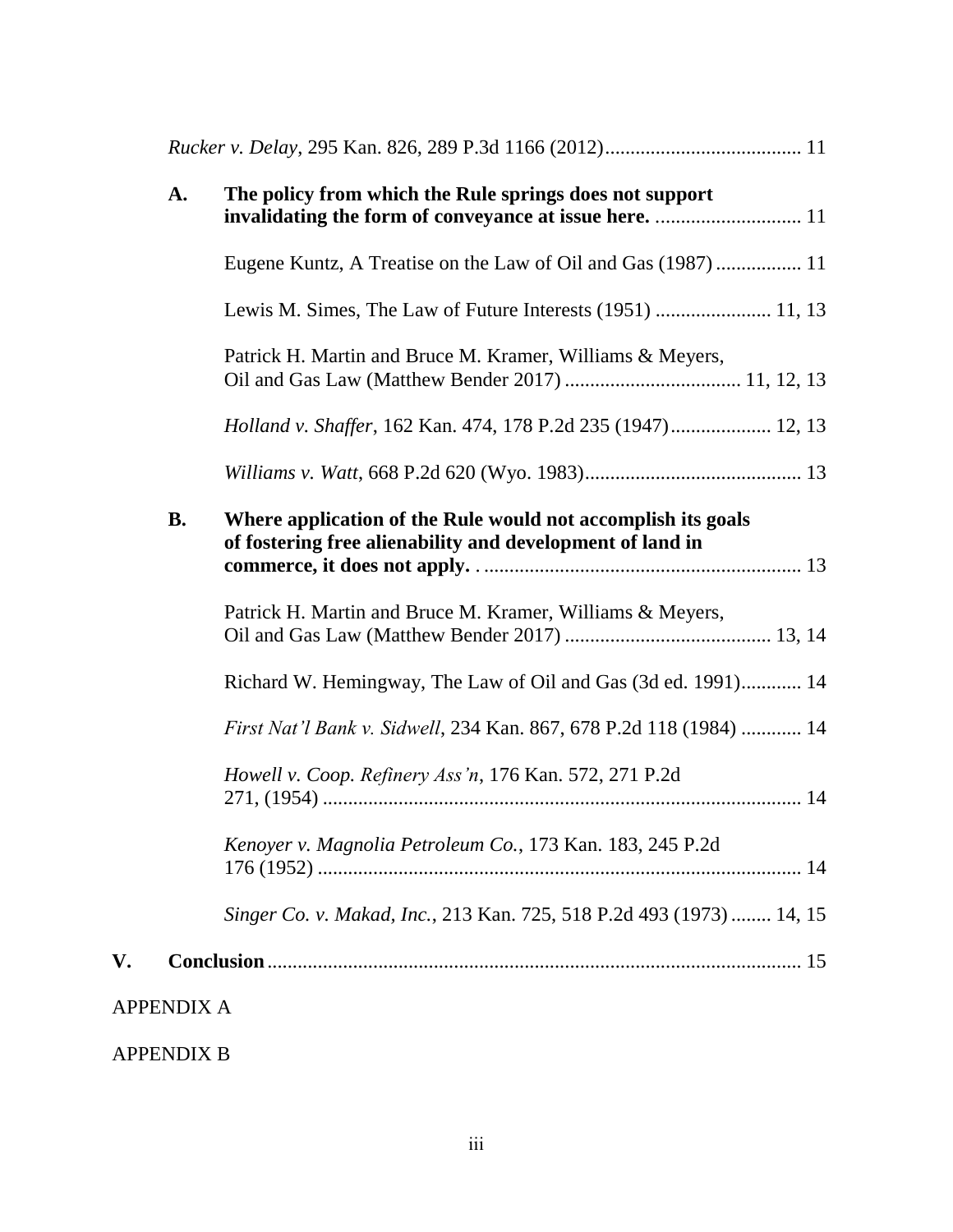#### **I. Introduction**

Is the letter of the rule against perpetuities (the Rule) more important than its public policy? The Appellants in this case recklessly petition the Court to apply the Rule to a commonly used form of mineral reservation for the first time in the reservation's nearly 100 years of use. They contend the Rule should apply even though it would cloud or nullify the property interests of countless unrepresented parties, spur a spate of litigation, remove a useful form of mineral ownership from commerce, and disrupt oil and gas development across Kansas—all in contravention of the Rule's policy of making land more likely to be developed. Kansas courts have long rejected applying the Rule at the expense of its policy. This case does not provide a compelling reason to change course.

The Kansas Independent Oil and Gas Association (KIOGA) represents the interests of over 1,400 members involved in the development of crude oil and natural gas in Kansas. KIOGA's members, who include oil and gas producers, attorneys, landmen, and abstractors, have long assumed reservations of defeasible term mineral interests, like those in the present case, are valid under the Rule because they promote the development of oil and gas and create a future interest that parties in commerce regard as immediately vested. For as long as these reservations have existed, parties in Kansas have purchased leases, paid royalties, and probated estates on this assumption.

KIOGA urges the Court not to apply the Rule and upend this long-accepted practice. In this brief, KIOGA will describe the commonness of the interests at stake,

1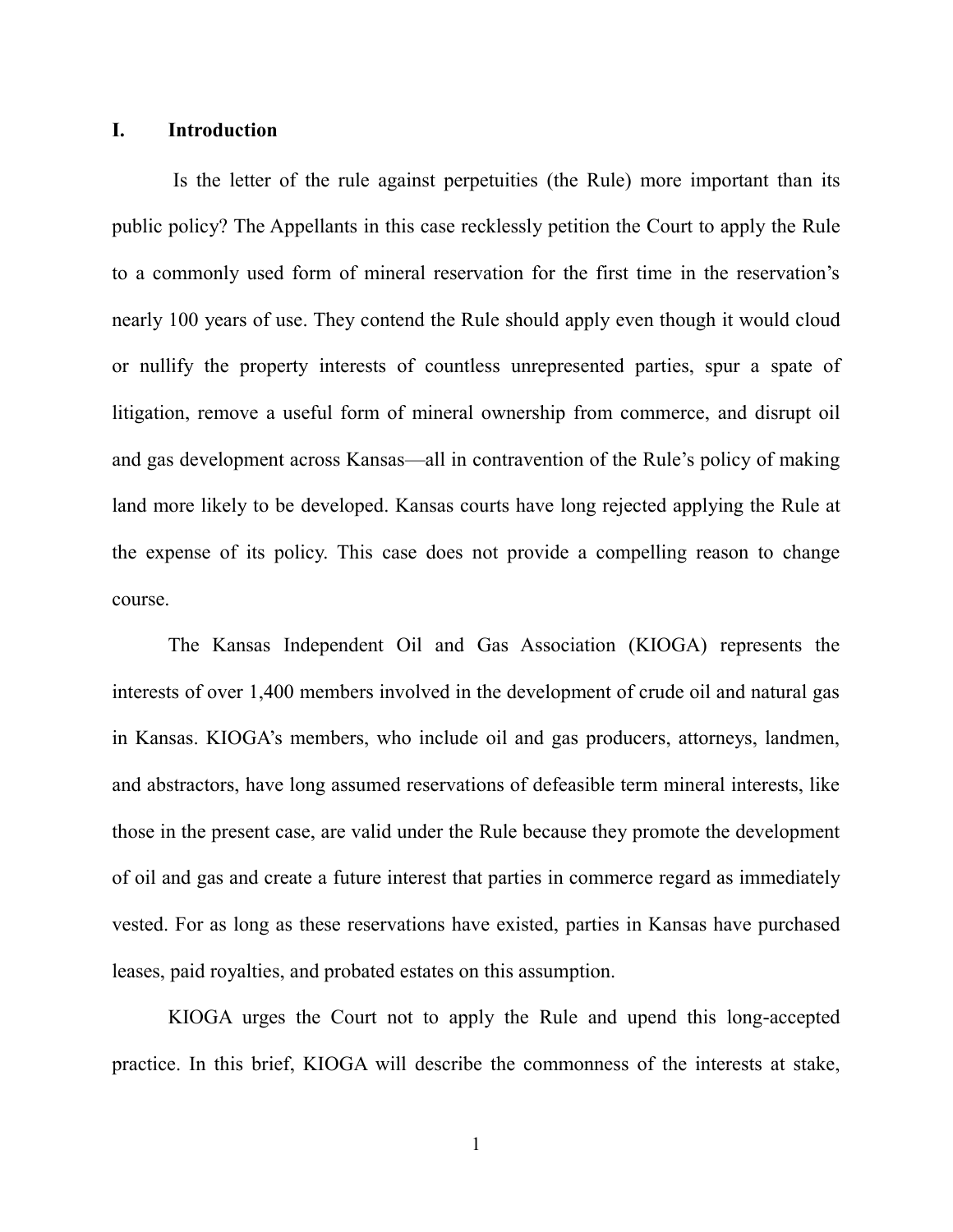illustrate some of the practical consequences of applying the Rule to them, and demonstrate the commercial function these interests serve in the development of oil and gas.

## **II. This is not a typical rule against perpetuities case because the form of property conveyance involved has been widely used in Kansas for nearly a century.**

The cases Appellants cite in support of applying the Rule involve unusual, even one-of-a-kind, conveyances that affected a discrete number of parties. *Beverlin v. First Nat'l Bank*, 151 Kan. 307, 98 P.2d 200 (1940), examined a complicated devise involving multiple generations of a single family. Similarly, *In re Estate of Freeman*, 195 Kan. 190, 404 P.2d 404 (1965), involved alternative devises of the corpus of a unique testamentary trust. Yet another will construction case, *Nelson v. Kring*, 225 Kan. 499, 592 P.2d 438 (1979), considered the relatively rare case of a charitable devise of land for use as a hospital.

Here, in contrast, the form of conveyance before the Court is pervasive in titles to land in Kansas. The frequent occurrence of reserved defeasible term mineral interests is illustrated partly by the number of reported Kansas appellate decisions construing them.<sup>1</sup> *E.g.*, *Brooks v. Mull*, 147 Kan. 740, 78 P.2d 879 (1938); *Zaskey v. Farrow*, 159 Kan. 347, 154 P.2d 1013 (1945); *Shepard v. John Hancock Mut. Life Ins. Co.*, 189 Kan. 125, 368 P.2d 19 (1962); *Dewell v. Fed. Land Bank*, 191 Kan. 258, 380 P.2d 379 (1963); *Stratmann* 

<sup>&</sup>lt;sup>1</sup>The earliest example of a defeasible term mineral interest reservation in the Kansas cases appears to be from March 1929. *See Brooks v. Mull*, 147 Kan. 740, 78 P.2d 879 (1938).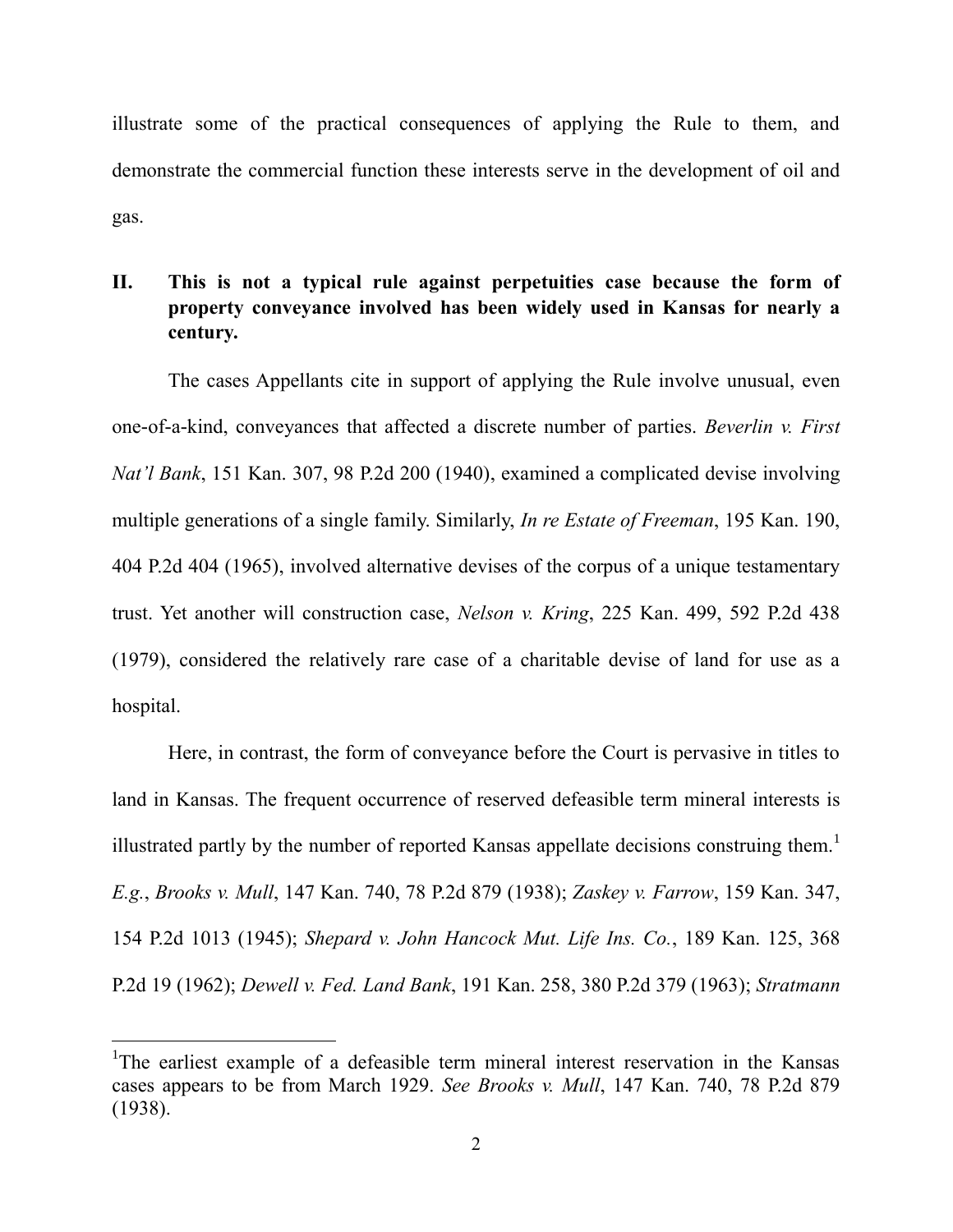*v. Stratmann*, 204 Kan. 658, 465 P.2d 938 (1970); *Classen v. Fed. Land Bank of Wichita*, 228 Kan. 426, 617 P.2d 1255 (1980); *Friesen v. Fed. Land Bank*, 227 Kan. 522, 608 P.2d 915 (1980); *Kneller v. Fed. Land Bank*, 247 Kan. 399, 799 P.2d 485 (1990); *Oxy USA, Inc. v. Red Wing Oil, LLC*, 51 Kan. App. 2d 1028, 360 P.3d 457 (2015), *pet. for rev. granted* (Kan. Sept. 29, 2017). Kansas is not unique; these interests are also prevalent in other oil and gas producing states. *See* 1 Eugene Kuntz, A Treatise on the Law of Oil and Gas § 17.3 at 524 n.21 (1987) (collecting cases); 2 Patrick H. Martin and Bruce M. Kramer, Williams & Meyers, Oil and Gas Law  $\S$  335 at 186.2(1)–(2) n.8 (Matthew Bender 2017) (same).

To illustrate the ubiquity of these reservations in Kansas, KIOGA conducted a limited examination of conveyances made during a five-year period by the Federal Land Bank of Wichita and Federal Farm Mortgage Corporation (the Banks), which routinely reserved term mineral interests when conveying foreclosed lands. KIOGA identified 114 deeds containing such reservations, covering 25,416 gross acres in four Kansas counties.<sup>2</sup> As the cases above illustrate, the Banks are far from the only grantors to make these reservations; individual grantors have also widely adopted the practice. KIOGA's findings are summarized in Appendix A.

In determining mineral ownership under these conveyances, lawyers and parties in commerce have always accepted the term reservations and the future interests that follow

<sup>&</sup>lt;sup>2</sup>Counsel for KIOGA conducted a grantor–grantee search for conveyances in which the Federal Land Bank of Wichita or the Federal Farm Mortgage Corporation was the grantor in Franklin, Greenwood, Russell, and Trego counties from January 1, 1940, to December 31, 1945.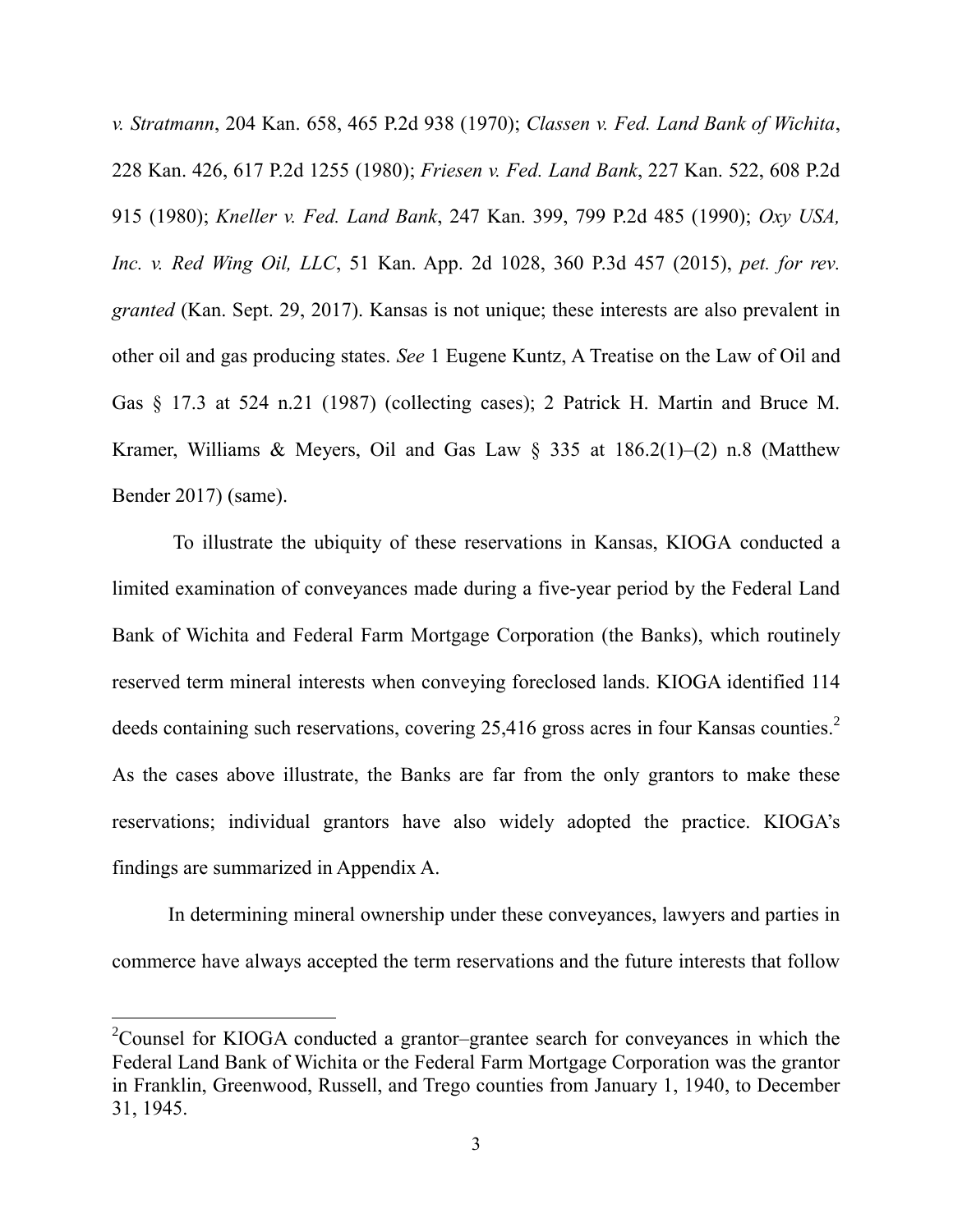as valid. Passing title on these conveyances is justified by the dearth of authorities questioning them. As the above cases demonstrate, Kansas appellate courts have upheld the validity of these interests many times without discussion of the Rule. The Kansas Title Standards Handbook addresses these interests without noting the Rule. Standards for Title Examination Comm., Kan. Bar Ass'n, Kan. Title Standards Handbook § 16.3 (8th ed. 2018). The fact that no one has previously challenged this prevalent form of conveyance under the Rule in Kansas further confirms the practice.

As Professor Eugene Kuntz notes, the application of the Rule to the interest following a retained term mineral interest "is easily overlooked, probably because the evil designed to be avoided by the rule is not readily apparent if it is apparent at all." Kuntz, *supra*, § 17.3 at 524. The parties to these conveyances regard the grantee's interest as certain to one day become possessory, putting them beyond the spirit, if not also the letter, of the Rule. *See Williams v. Watt*, 668 P.2d 620, 632 (Wyo. 1983).

Additionally, the application of the Rule to the executory interest following a determinable fee in minerals has been raised before appellate courts of other oil and gas producing states. Of those other states, *none* have ultimately applied the Rule to void the future interest. *E.g.*, *ConocoPhillips Co. v. Koopmann*, Number 13-14-00402-CV, 2016 Tex. App. LEXIS 5278 (Tex. App. May 19, 2016), *pet. for rev. granted*, 2017 Tex. LEXIS 562 (Tex. Jun. 16, 2017); *Stevens Mineral Co. v. State*, 418 N.W.2d 130 (Mich. Ct. App. 1987); *Earle v. Int'l Paper Co.* 429 So.2d 989 (Ala. 1983); *Williams v. Watt*, 668 P.2d 620 (Wyo. 1983); *Bagby v. Bredthauer*, 627 S.W.2d 190 (Tex. App. 1981); *Rousselot v.*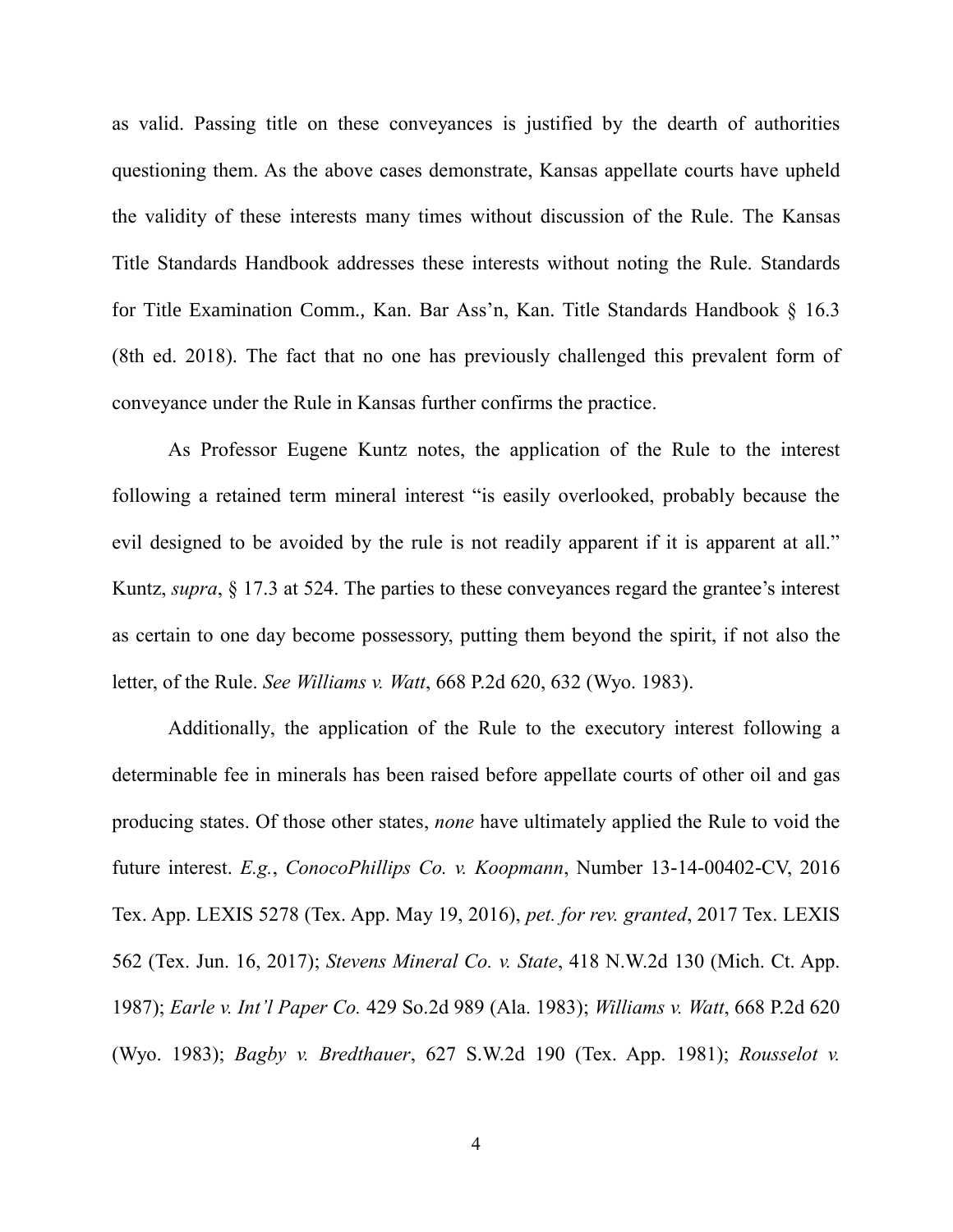*Spanier*, 131 Cal. Rptr. 438 (Cal. Ct. App. 1976) (rejecting *Victory Oil Co. v. Hancock Oil Co.*, 270 P.2d 604, 611–12 (Cal. Ct. App. 1954)).

For these reasons, untold numbers of oil and gas leases have been purchased, drilled, and produced on the understanding that this form of conveyance is effective. Lawyers have certified countless titles on this understanding. Reversing this assumption after almost 100 years would cause widespread title confusion, spur litigation, and expose thousands of parties to unforeseen and potentially devastating liabilities. Accordingly, in determining whether to apply the Rule in this case, the Court should weigh the public policy benefits of its application—which do not exist—against the public policy losses of upsetting certainty of land titles across the state.

### **III. Applying the Rule to void the grantee's interest would betray Kansas's public policy of upholding certainty in land titles.**

The rationale behind the Rule is not the only public policy at stake in this case. Kansas also has a public policy of upholding certainty in titles to land. Holdings that would tend to make land titles uncertain are "contrary to the public policy in this state." *Schultz v. Cities Serv. Oil Co.*, 149 Kan. 148, 152, 86 P.2d 533 (1939). Preserving current understandings of title from doubt "is of great importance to the public." *Harvest Queen Mill & Elevator Co. v. Sanders*, 189 Kan. 536, 543, 370 P.2d 419 (1962). On the basis of this public policy, this Court has declined to retroactively adopt new applications of legal rules that would force a reexamination of titles and subject parties in commerce to unforeseen liability. *See Giles v. Adobe Royalty, Inc.*, 235 Kan. 758, 766–67, 684 P.2d 406 (1984).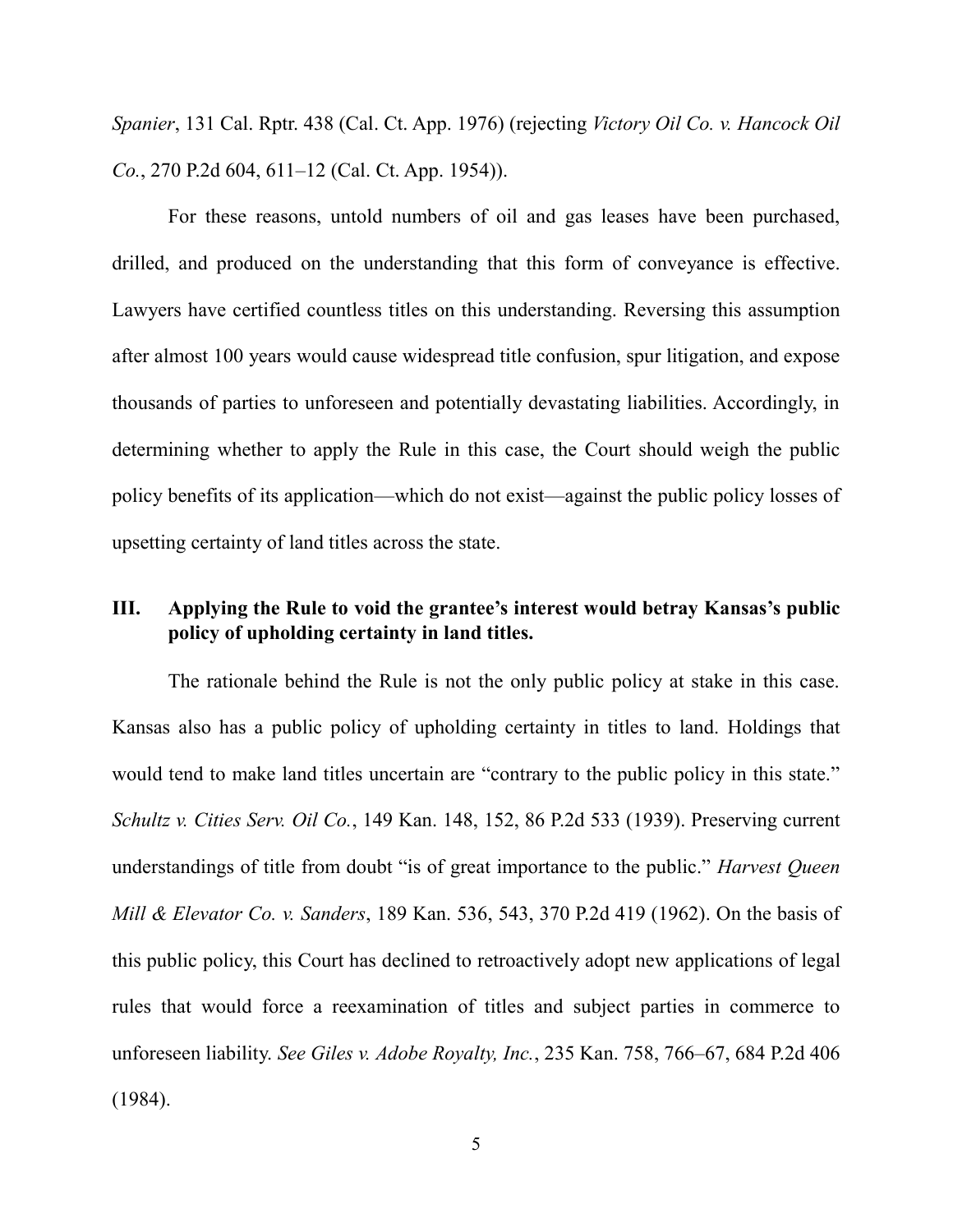*Kneller v. Fed. Land Bank*, 247 Kan. 399, 799 P.2d 485 (1990), illustrates when it is inappropriate to retroactively apply a modification of existing law. *Kneller* involved a division order title opinion issued under the Court's rule in *Smith v. Home Royalty Assoc.*, 209 Kan. 609, 498 P.2d 98 (1972), which held that production from lands with which a tract is pooled or unitized does not perpetuate a term mineral interest in the tract. Eight years later, the Court reversed this rule in *Classen v. Fed. Land Bank*, 228 Kan. 426, 617 P.2d 1255 (1980). Appellants asked the *Kneller* court to apply *Classen* retroactively and render the division order title opinion issued under *Smith* erroneous. The *Kneller* court prudently declined, reasoning that applying the modification retroactively "would make a phoenix out of a defeasible or mineral interest [sic] which had, under the existing Kansas law, expired eight years prior to the filing of *Classen*." *Kneller*, 247 Kan. at 404.

Such is the case here, where a holding that applies the Rule would not only resurrect expired term mineral interest reservations, but enlarge them to a full fee simple absolute. Title opinions issued by virtually every lawyer and law firm in the state practicing in the area would be rendered erroneous. To demonstrate only a few of the potential consequences of such a holding, consider the following hypothetical scenarios.

### **HYPOTHETICAL 1: THERE WILL BE BLOOD<sup>3</sup>**

**Fact 1:** On December 1, 1985, Paul executed a deed in favor of Eli conveying the Sunday Tract. The deed contained a reservation materially identical to the reservations in this case, *i.e.*, saving and excepting all oil, gas, and other minerals for a period of 20 years and as long thereafter as oil, gas and/or other minerals are produced.

<sup>3</sup> *There Will be Blood* (Paramount Vantage, Miramax, and Ghoulardi Film Company 2007) (motion picture) (providing an entertaining, fictional look at the oil and gas industry).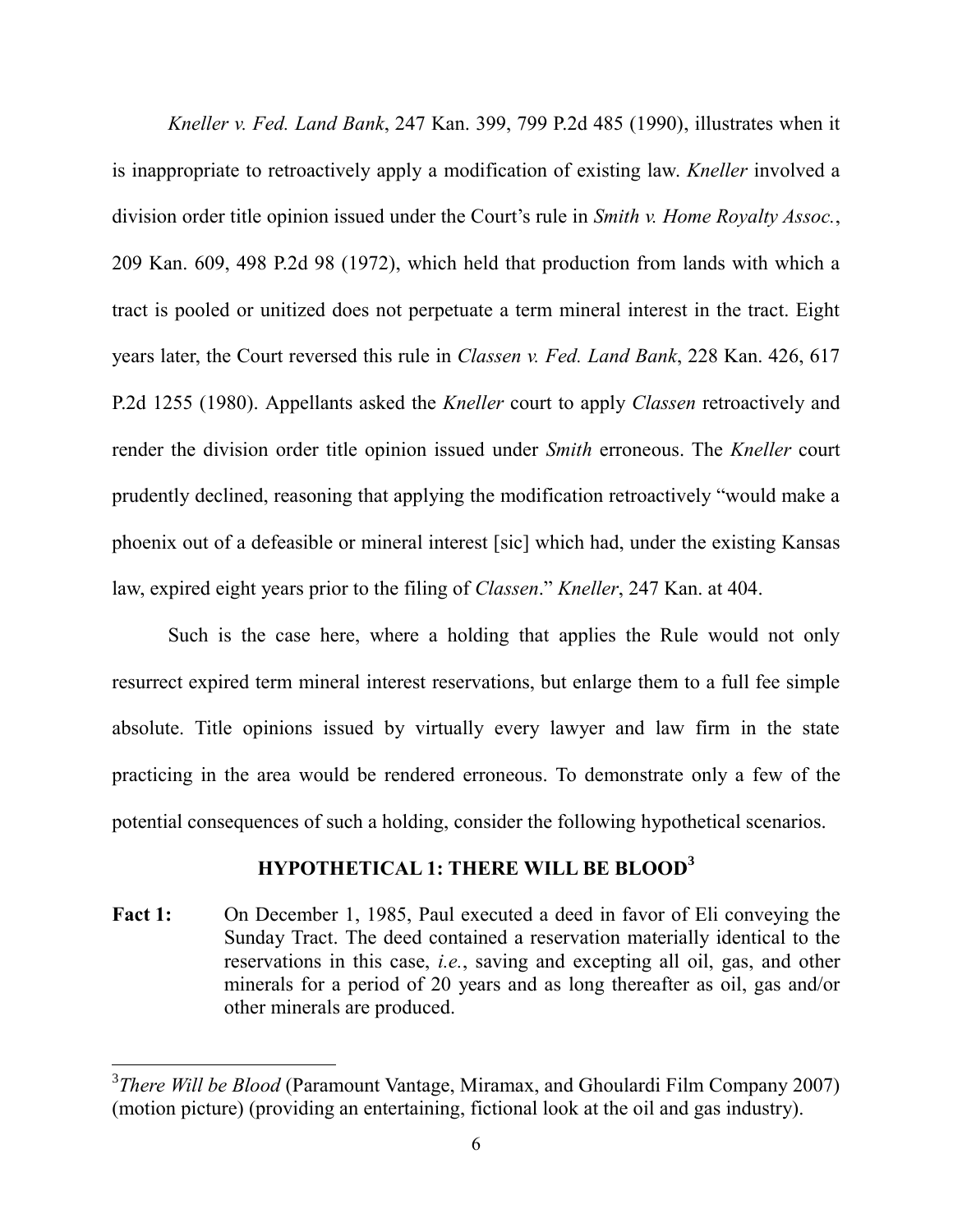- **Fact 2:** On December 1, 2005, there was no production of oil, gas and/or other minerals on or from the Sunday Tract and no drilling had ever occurred on the land.
- **Fact 3:** On December 1, 2006, Plainview Oil Co. obtained an oil and gas lease from Eli covering the Sunday Tract. Plainview Oil Co. did not obtain an oil and gas lease from Paul because it believed his interest in the Sunday Tract terminated and devolved to Eli under the deed's express terms.
- Fact 4: Prior to drilling, Plainview Oil Co. obtained a title opinion from Reasonable Law Firm. Reasonable Law Firm certified title to the minerals in the Sunday Tract in Eli.

Fact 5: Plainview Oil Co. then drilled on the Sunday Tract and hit a gusher.

Hypothetical 1 potentially exists in droves across Kansas. If the Court were to apply the Rule in this case, Paul or his successors in interest would have a claim against Plainview Oil Co. for mineral trespass and conversion. Plainview Oil Co. may have a claim against Eli for reimbursement of wrongly paid royalties. Plainview Oil Co. may also have a claim for legal malpractice against Reasonable Law Firm for its title certification.

Similar claims would abound statewide and potentially overburden district courts. Registers of deeds offices would be inundated by landmen and title examiners attempting to find fact situations like the above and then acquire leases of the grantors' interest (or bring a claim for mineral trespass and conversion). Cognizant of the potential for mispaying royalties, oil and gas producers would likely suspend payment on many or most leases until title could be reexamined.

The costs of reexamining title, obtaining curative oil and gas leases, and defending claims of mineral trespass and conversion brought by unleased mineral owners would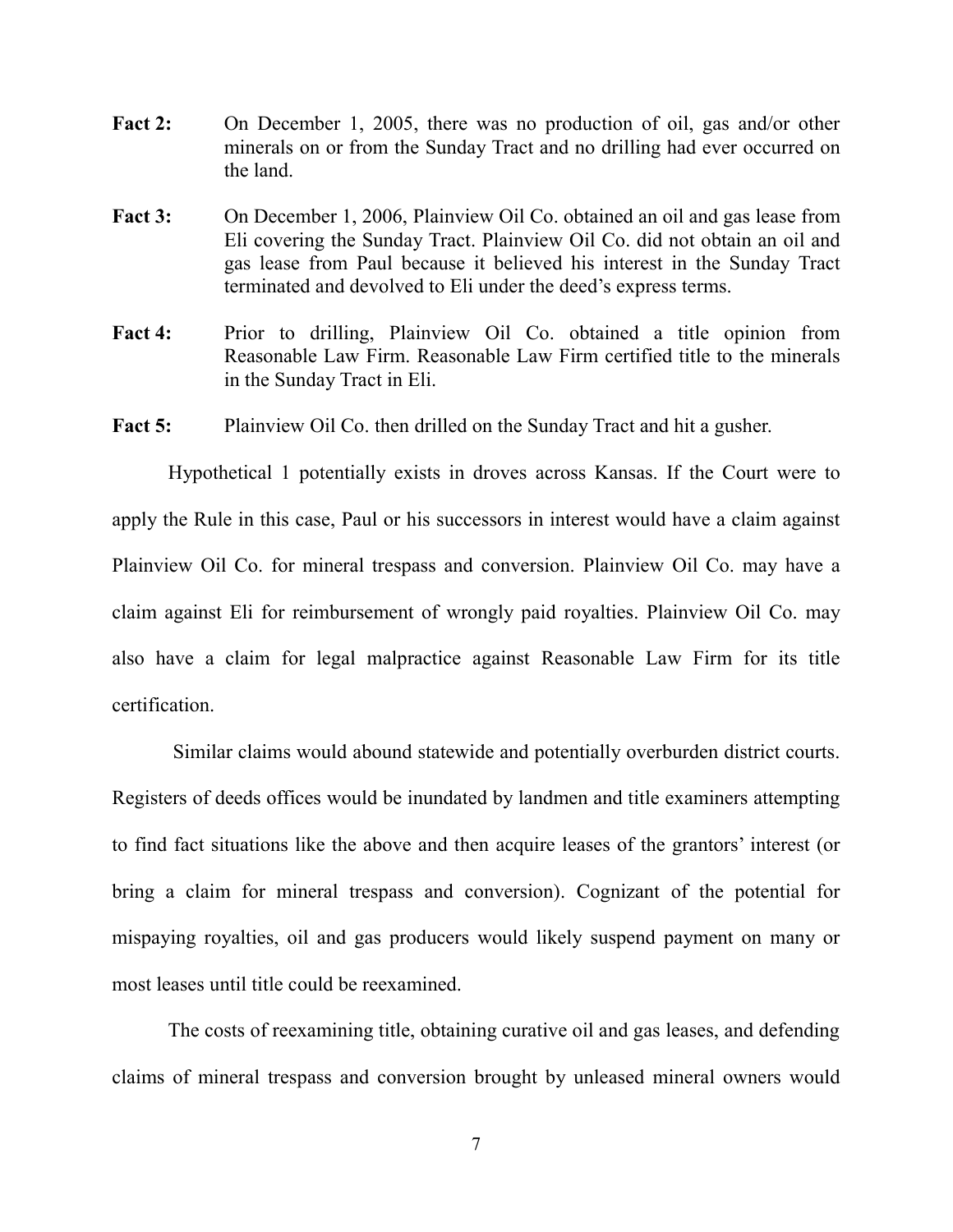likely fall on oil and gas producers. But the ultimate responsibility for wrongly paid royalties would likely fall on the original recipients—those mineral owners who claimed title to a future interest following the grantor's reservation. These persons would be left without any mineral interest and potentially liable for repayment of royalties. *See Waechter v. Amoco Prod. Co.*, 217 Kan. 489, 515–16, 537 P.2d 228 (1975) (permitting lessee to recover wrongly paid royalty payments from payees).

Although it is impossible to precisely estimate, the potential aggregate monetary impact of the title uncertainty depicted in this hypothetical is huge. Appendix B approximates the total proceeds from the sale of oil and gas produced in Kansas from 2012–2016. As can be seen on Appendix B, if even 1% of oil and gas production would be affected (a conservative estimate), as much as \$216.8 Million in proceeds could be at stake. If 5% of production would be affected, the amount may exceed \$1 Billion.

# **HYPOTHETICAL 2: THE BEVERLY HILLBILLIES<sup>4</sup>**

- **Fact 1:** On December 1, 1985, Jed executed a deed in favor of Granny conveying the Clampett Place. The deed contained a reservation materially identical to the reservations in this case, *i.e.*, saving and excepting all oil, gas and other minerals for a period of 20 years and as long thereafter as oil, gas and/or other minerals are produced.
- **Fact 2:** On December 1, 2005, there was no production of oil, gas and/or other minerals on or from the Clampett Place and no drilling had ever occurred on the land.
- **Fact 3:** On December 1, 2006, Jed died testate leaving all of his property to Jethro. Reasonable Law Firm prepared the inventory for Jed's estate and did not show him owning an interest in the Clampett Place.

<sup>4</sup> *The Beverly Hillbillies* (Filmways Television and McCadden Productions 1962–1971) (television series) (depicting the fictional Clampett family whose chance discovery of oil on their rural homeplace led them to a tony neighborhood of Beverly Hills).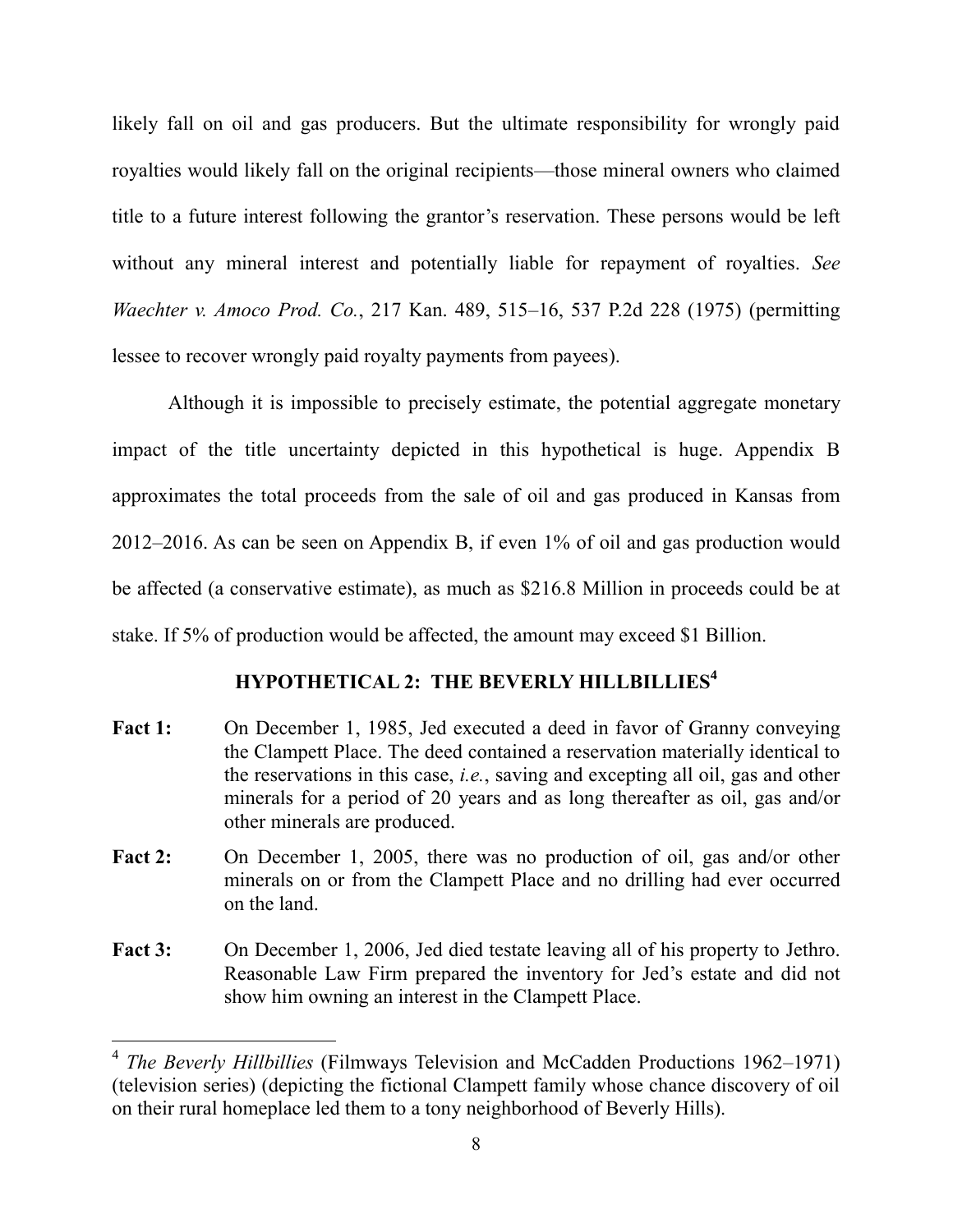**Fact 4:** On December 2, 2006, Granny died testate leaving all of her property to Elly May. Rational Law Firm prepared the inventory for Granny's estate and showed her owning the Clampett Place, including ownership of all oil, gas and other minerals.

Hypothetical 2 could be more ubiquitous than hypothetical 1 because it would arise even in the absence of oil or gas production. If the Court were to apply the Rule in this case, the inventories in both hypothetical estates would be rendered incorrect, and title to the minerals in the Clampett Place would immediately become unmarketable. Jethro and Elly May would likely litigate their adverse claims to the minerals, or, at a minimum, reopen both estates to amend the inventories and journal entries of final settlement. This scenario, like the first, would be reproduced across Kansas.

Other ripple effects may be less obvious. If, for instance, Elly May ever conveyed and warranted her interest in the minerals to a third party after purportedly taking title from Granny's estate, she may be liable to her grantees for breach of warranty. Since Jethro never believed he owned an interest in the minerals, it is unlikely he or his successors in interest cared to maintain a chain of title to the interest, which could increase the legal costs of development. Elly May might have wrongly paid county property taxes on the severed mineral interest and, if the interest had ever produced oil or gas, state mineral severance tax on royalties received. The potential claims that could arise from this or the first hypothetical are limited only by the collective imagination of our state's bar.

These hypothetical scenarios are far from the only foreseeable disruptions that would result from nullifying the grantee's interest under the Rule. To apply the Rule in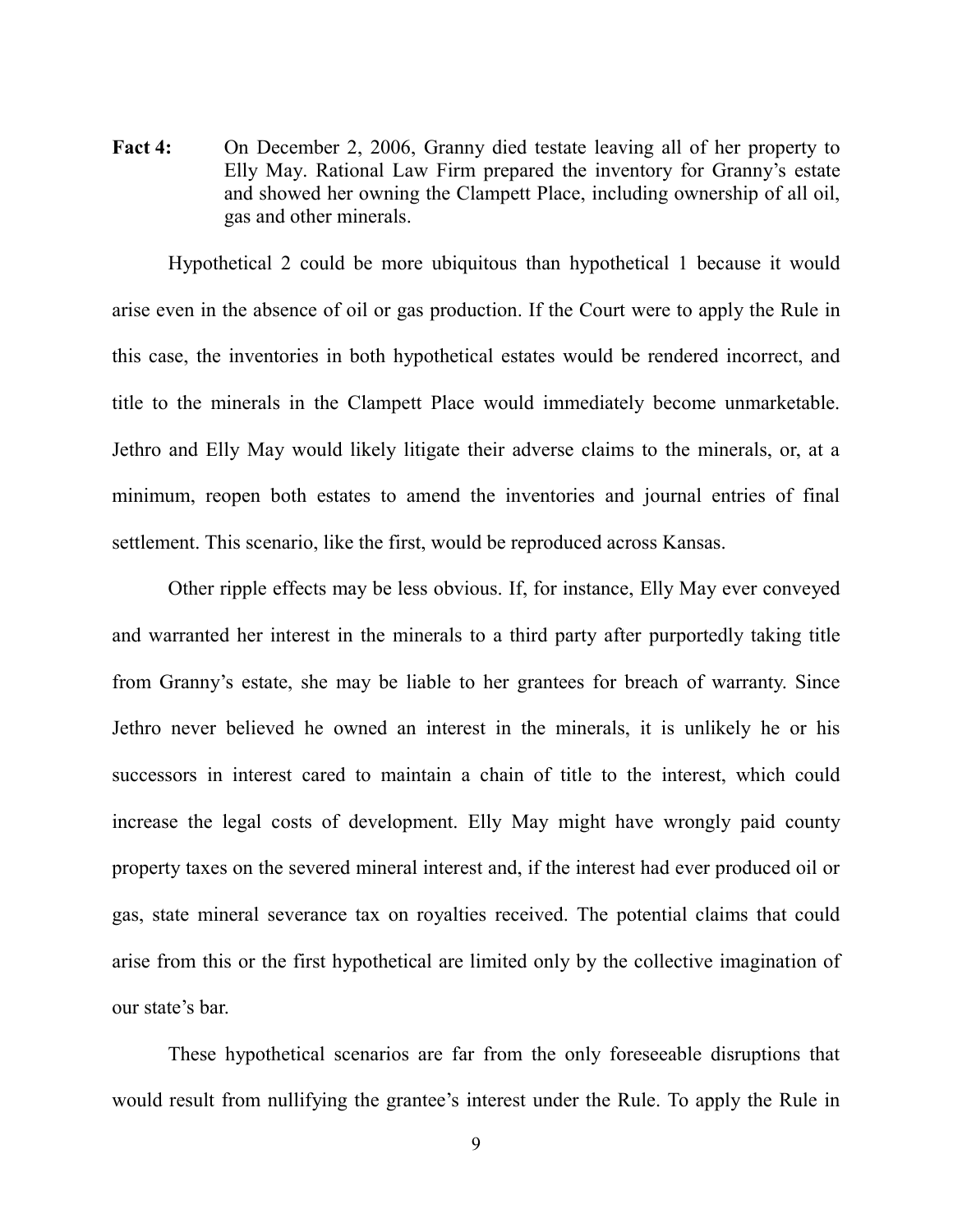this case, the Court must be willing to sacrifice the state's public policy of maintaining certainty in land titles. But is applying the Rule worth it? *No*. On the contrary, there are no policy gains whatsoever to be achieved by invalidating the grantee's interest. These interests serve an important social and commercial function by fostering oil and gas extraction. To strike them down in the name of the Rule would be counterproductive to the Rule's own policy.

### **IV. Invalidating future interests following retained term mineral interests is not justified by the purpose and public policy of the Rule and therefore is not required under the Rule.**

Briefly, the Rule "precludes the creation of any future interest in the property which does not necessarily vest within twenty-one years after a life or lives presently in being." *Gore v. Beren*, 254 Kan. 418, 428, 867 P.2d 330 (1994). The Rule "springs from" considerations of public policy. This Court has articulated the Rule's policy as follows:

The underlying reason for and purpose of the rule is to avoid fettering real property with future interests dependent upon contingencies unduly remote which isolate the property and exclude it from commerce and development for long periods of time, thus working an indirect restraint upon alienation, which is regarded at common law as a public evil.

*First Nat'l Bank v. Sidwell*, 234 Kan. 867, Syl. ¶ 8, 678 P.2d 118 (1984). The Rule, though concerned solely with the remoteness of vesting of future interests, ultimately serves the "fundamental purpose of keeping property freely alienable." *Id.* at 875.

But, in modern times, the Rule "is not a favorite of the courts." *Drach v. Ely*, 237 Kan. 654, 657, 703 P.2d 746 (1985). Courts today avoid a strict, slavish application of the Rule and instead attempt to "temper the rule where its rigid application would do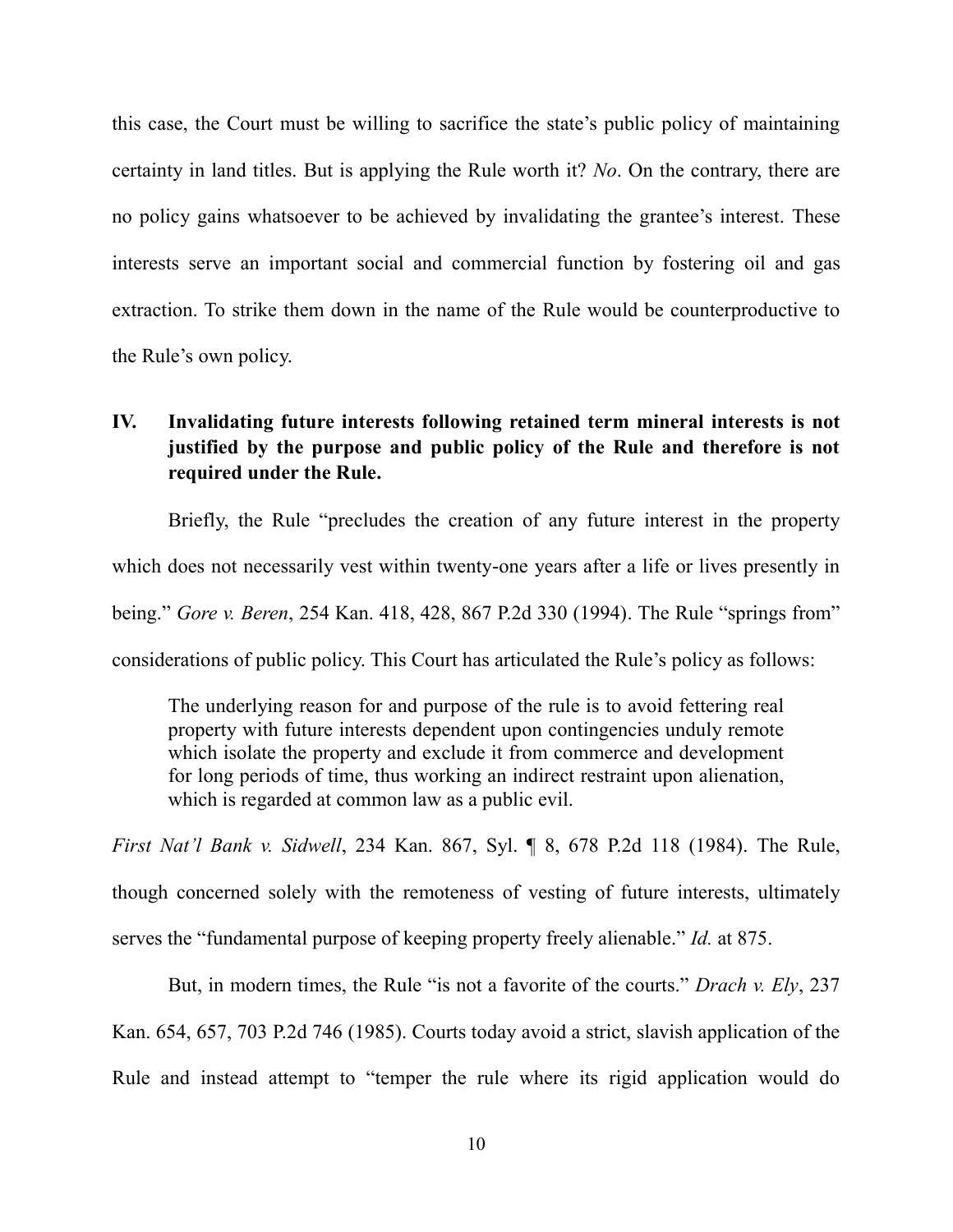violence to an intended scheme for the disposition of property." *Id.* at 656; *e.g.*, *Rucker v. Delay*, 295 Kan. 826, 831, 289 P.3d 1166 (2012) (adopting the Restatement (Third) of Property's approach to categorizing all future interests as either reversions or remainders). In the present case, a rigid application of the Rule would do violence not to one intended scheme for the disposition of property, but to thousands made across the state over the last century.

### *A. The policy from which the Rule springs does not support invalidating the form of conveyance at issue here.*

The evil the Rule was designed to avoid is not apparent in interests following retained term mineral interests. Kuntz, *supra*, § 17.3 at 524. "In most cases the very existence of a future interest tends indirectly to fetter the alienability of the property which it affects," because the property is not marketable unless an absolute interest is offered for sale. Lewis M. Simes, The Law of Future Interests § 108 at 362 (1951). At least when the property involved includes the surface estate, it is often necessary to unite the present and future interests to develop or sell the property. For example, in hypothetical 2 Elly May would be unlikely to construct improvements on the surface of the Clampett Place if her surface interest were subject to an executory interest that might defease her of the interest and the benefit of her improvements. Third parties would also be unlikely to purchase her interest for the same reason without also obtaining the executory interest.

This is not so where the property involved is only a mineral estate. As Williams  $\&$ Meyers observes,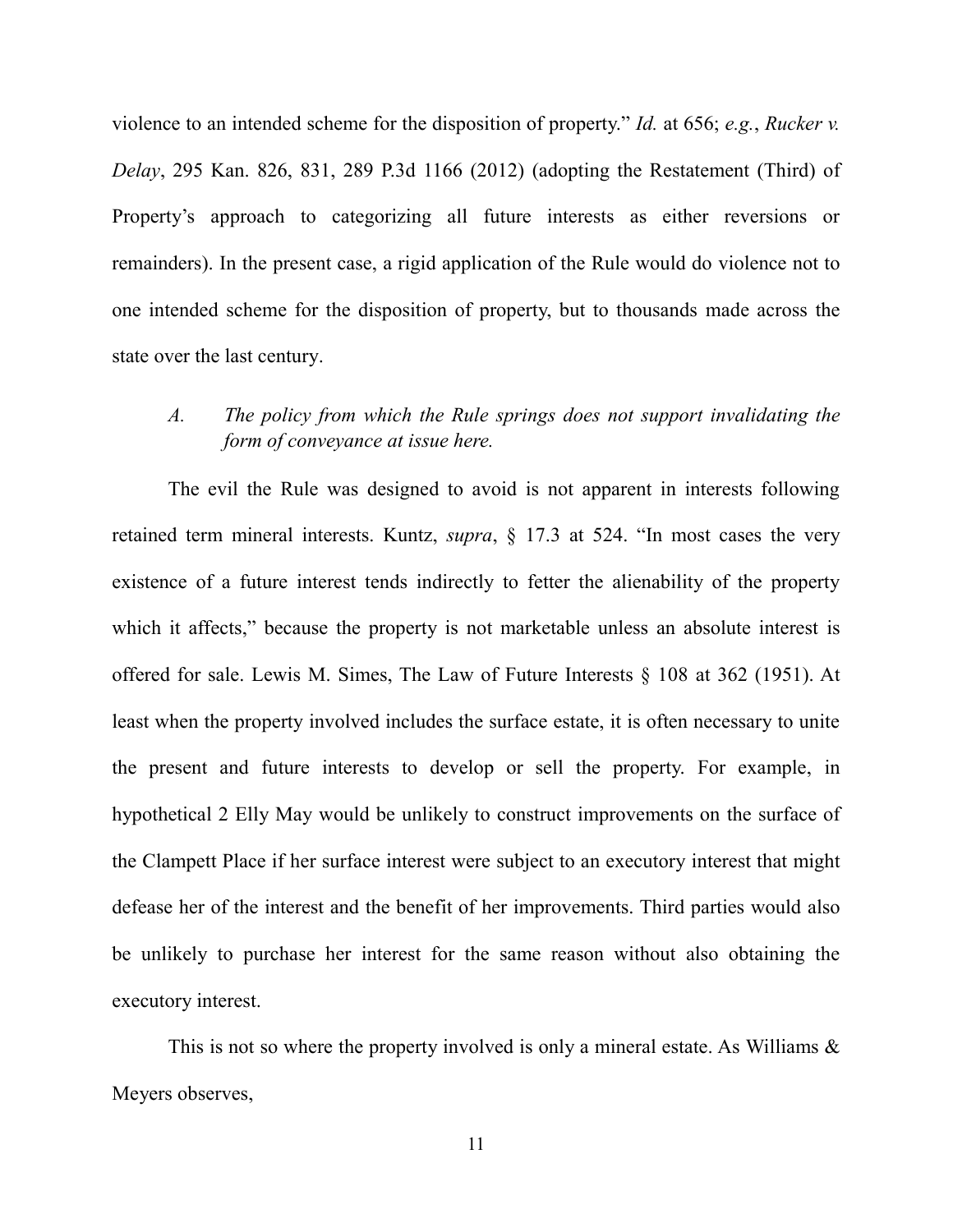Full utilization of oil and gas in place depends upon exploration for and production of the minerals. Almost invariably this development is secured by the execution of an oil and gas lease. Thus, so long as there is no interference with the power to lease, there is, for practical purposes, no interference with alienability of the mineral estate. In short, when "alienability" is used in connection with property interests in oil and gas, it means the power to lease.

Williams & Meyers, *supra*, § 325 at 71. A mineral estate remains "alienable" even if subject to an executory limitation like the cessation of production because it can be developed or leased as though it were a fee simple absolute. And because it can be developed or leased, such an interest is marketable even though an absolute interest is not offered for sale. This is borne out by the experience of KIOGA's members, who routinely lease and develop mineral estates subject to executory interests, and the Kansas cases involving these interests, which often arise from issues surrounding oil and gas production.

Far from reducing the marketability and commercial use of the property, a defeasible term mineral interest actually increases the probability of the property's development. It incentivizes the possessory owner to lease or develop the minerals to extend the duration of the present estate. Transforming the possessory owner's interest into a fee simple absolute removes the incentive to timely develop and defeats the principal aim of the Rule—to make property more marketable and valuable to the present owner. Further, if defeasible term mineral reservations were struck down, many parties would likely resort instead to reserving a fractional undivided mineral interest in fee simple absolute. This would fractionalize ownership of the minerals and make development more difficult. *See, e.g.*, *Holland v. Shaffer*, 162 Kan. 474, 476, 178 P.2d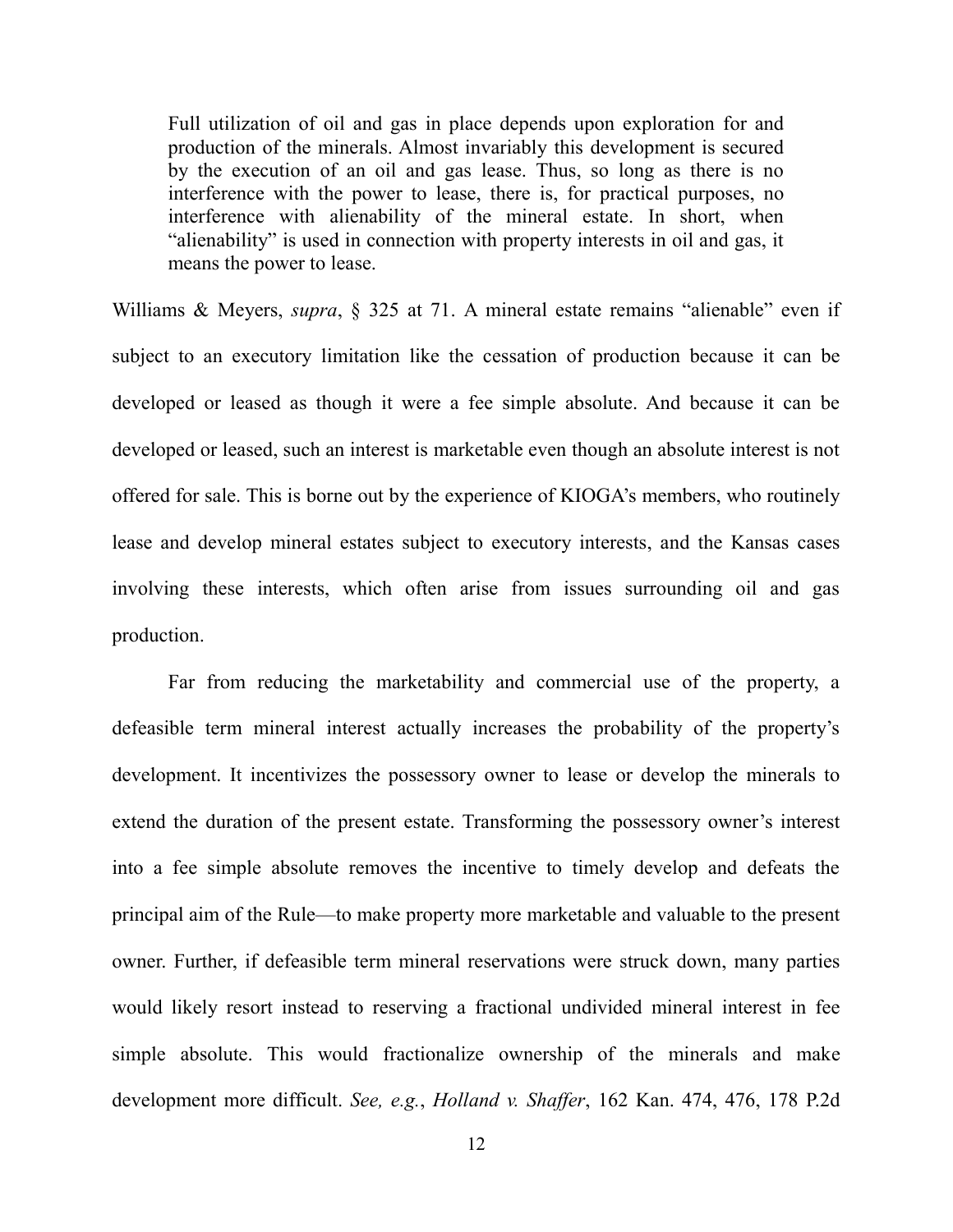235 (1947) (involving a mineral partition brought to unite minerals so fractionalized no company would develop them).

The Rule is designed to forward the circulation of property in commerce. It would be a travesty—in the name of the Rule—to do the opposite by invalidating reservations of defeasible term mineral interests. *See generally* Williams & Meyers, *supra*, § 326 at 76– 77.

Moreover, even though the Appellees' future interest in this case is an executory interest, it was certain to vest (*i.e.*, become possessory at some future time) at the moment of its creation. It is possible to create an executory interest to take effect on an event certain to occur. Simes, *supra*, § 110 at 377. Parties to term mineral reservations universally understand that production of minerals from any given tract of land will eventually cease. The only unknown is the time of cessation. *Williams v. Watt*, 668 P.2d 620, 632 (Wyo. 1983). A future interest following such a reservation is not contingent, can be readily valued and marketed, and is properly exempt from the Rule. *See* Simes, *supra*, § 110 at 377*.*

### *B. Where application of the Rule would not accomplish its goals of fostering free alienability and development of land in commerce, it does not apply.*

Even Professor John Chipman Gray, who advocated for a far-reaching application of the Rule, recognized that the Rule does not apply where its policy does not support it. Williams & Meyers, *supra*, § 325 at 70 n.22 (citing John Chipman Gray, The Rule Against Perpetuities  $\S$  603.1). The authors of Williams & Meyers believe courts should simply exempt the grantee's future interest from the Rule "on the straight-forward basis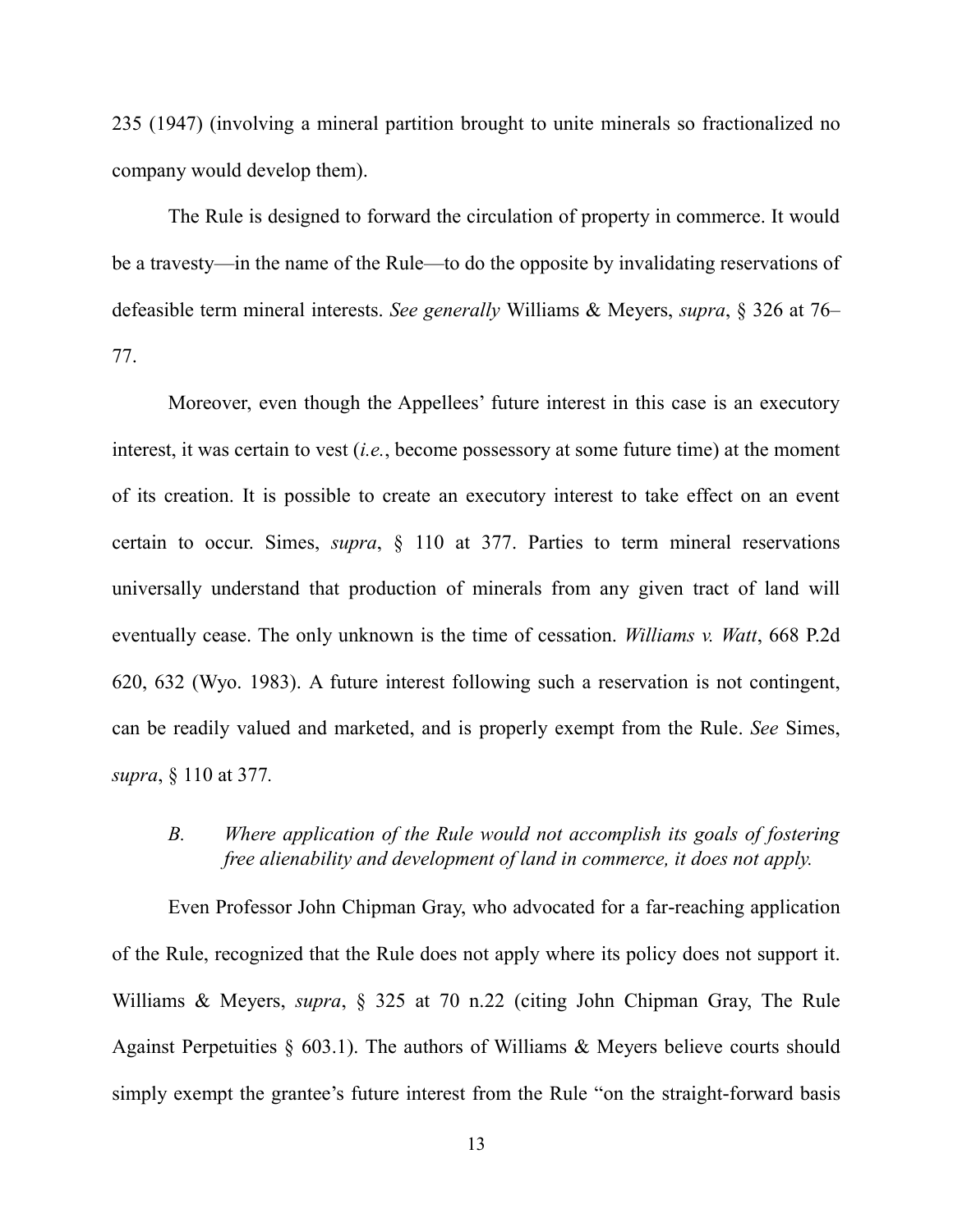that they serve social and commercial convenience and do not offend the policy of the Rule Against Perpetuities." *Id.* § 335 at 187. Professor Hemingway offers a concurring solution in which courts would exempt such interests from the Rule as *sui generis*. Richard W. Hemingway, The Law of Oil and Gas § 109 n.259 (3d ed. 1991).

A similar approach is proposed by Professor David Pierce, writing for *amicus curiae* EKOGA, whereby the Court would conduct a tripartite public policy analysis focusing on the interests of the parties to the conveyance, the public policies surrounding the Rule, and the impact on the Kansas real property system of applying it. Br. of *Amicus Curiae* EKOGA 10–11, Jan. 9, 2017. This framework recognizes the Rule as a creature of public policy and provides a principled means of applying it to modern-day transactions.

There is precedent in Kansas for not applying the Rule where it would not serve to foster alienability and development. *See, e.g.*, *First Nat'l Bank & Tr. Co. v. Sidwell Corp.*, 234 Kan. 867, 876, 678 P.2d 118 (1984) (electing not to apply the Rule to rights it characterized as "purely contractual"); *Howell v. Coop. Refinery Ass'n*, 176 Kan. 572, 578, 271 P.2d 271, 276 (1954) (finding the future interest owner's overriding royalty rights to be "vested" and thus not subject to the Rule); *Kenoyer v. Magnolia Petroleum, Co.*, 173 Kan. 183, 187, 245 P.2d 176 (1952) (characterizing the lease interests at issue as "vested" and outside of the Rule). Perhaps the clearest example of this policy is found in *Singer Co. v. Makad, Inc.*, 213 Kan. 725, 729–33, 518 P.2d 493 (1973). In that case, the Court declined to apply the Rule to a common species of commercial lease where it would needlessly burden parties to an accepted form of commercial transaction. *Singer*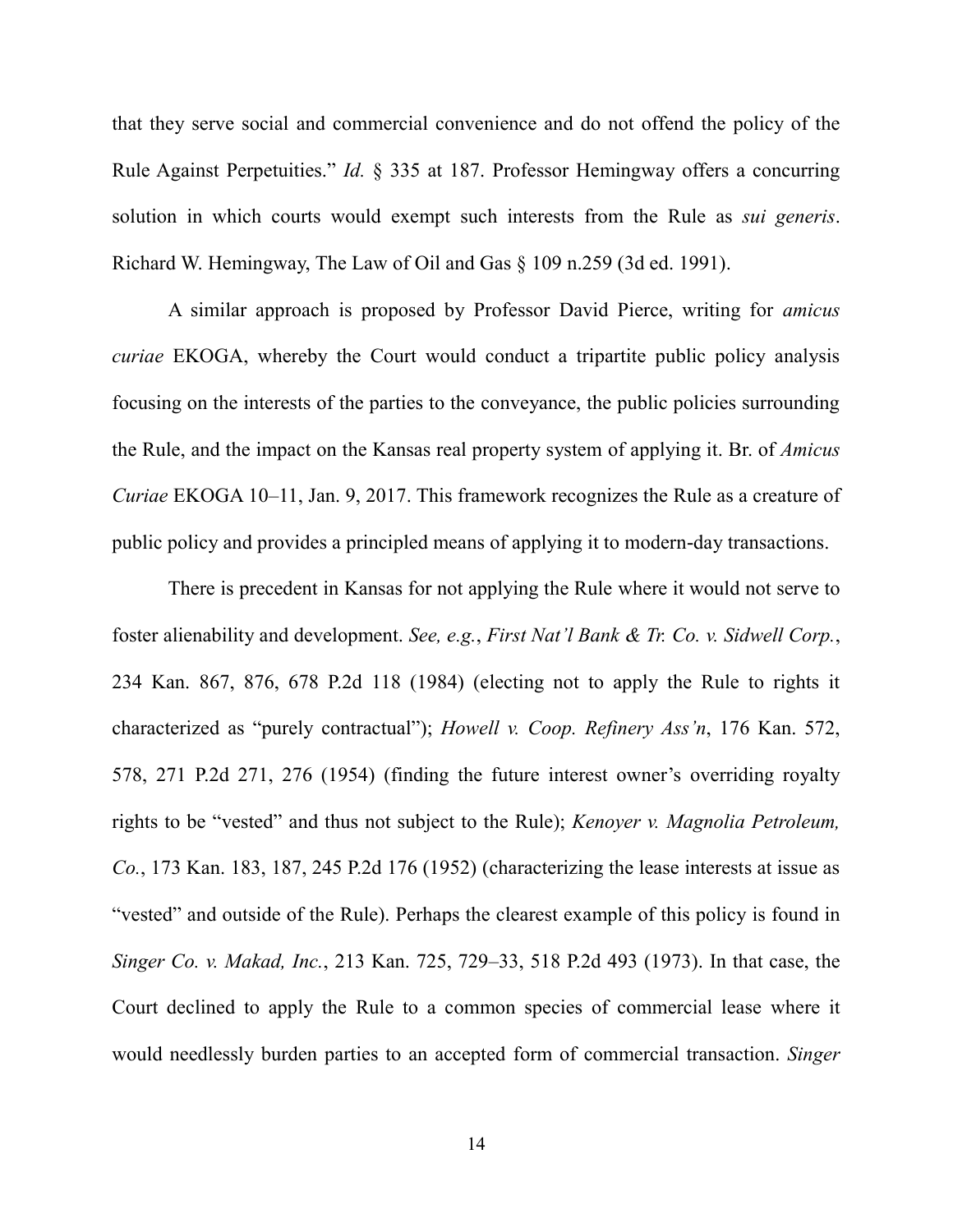*Co.* recognizes that the Rule is servient to its policy and should not be applied to contravene it.

#### **V. Conclusion**

Applying the Rule in this case would violate the public policy in favor of maintaining certainty in land titles. It would further violate the policy reason for the Rule, both by instantaneously clogging the marketability of countless acres of land and by removing from commerce a useful form of mineral ownership. Modern Kansas courts have eschewed slavish devotion to the letter of the Rule in favor of a more reasoned, policy-oriented approach. This Court should as well.

The Court has many alternatives to applying the Rule at it its disposal. The best approach is to adopt a public-policy based analysis and exempt interests following reserved defeasible term mineral interests from the Rule on the straightforward basis that they serve social and commercial convenience and do not offend the policy of the Rule.

Respectfully submitted,

DEPEW GILLEN RATHBUN & McINTEER, LC

/s/ Joseph A. Schremmer Joseph A. Schremmer, #25968 Charles C. Steincamp, #16086 *Counsel for KIOGA*

JOHNSTON EISENHAUER EISENHAUER & LYNCH, LLC

/s/ Tyson Eisenhauer Tyson Eisenhauer, #25424 113 E. Third Street—P.O. Box 825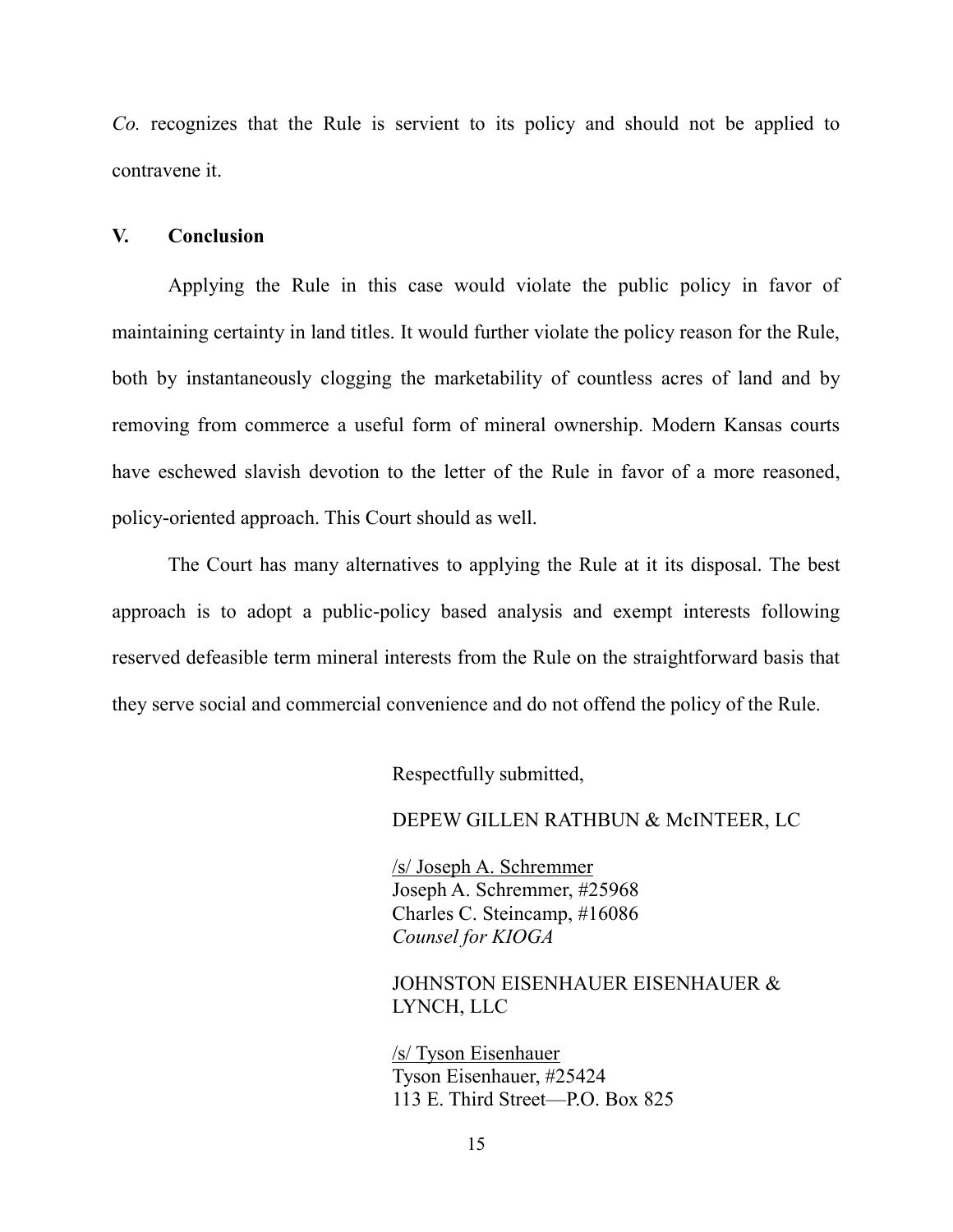Pratt, Kansas 67124 *Counsel for KIOGA*

# JETER LAW FIRM, LLP

/s/ Tyler K. Turner Tyler K. Turner, #25483 P.O. Box 128 Hays, Kansas 67601 *Counsel for KIOGA*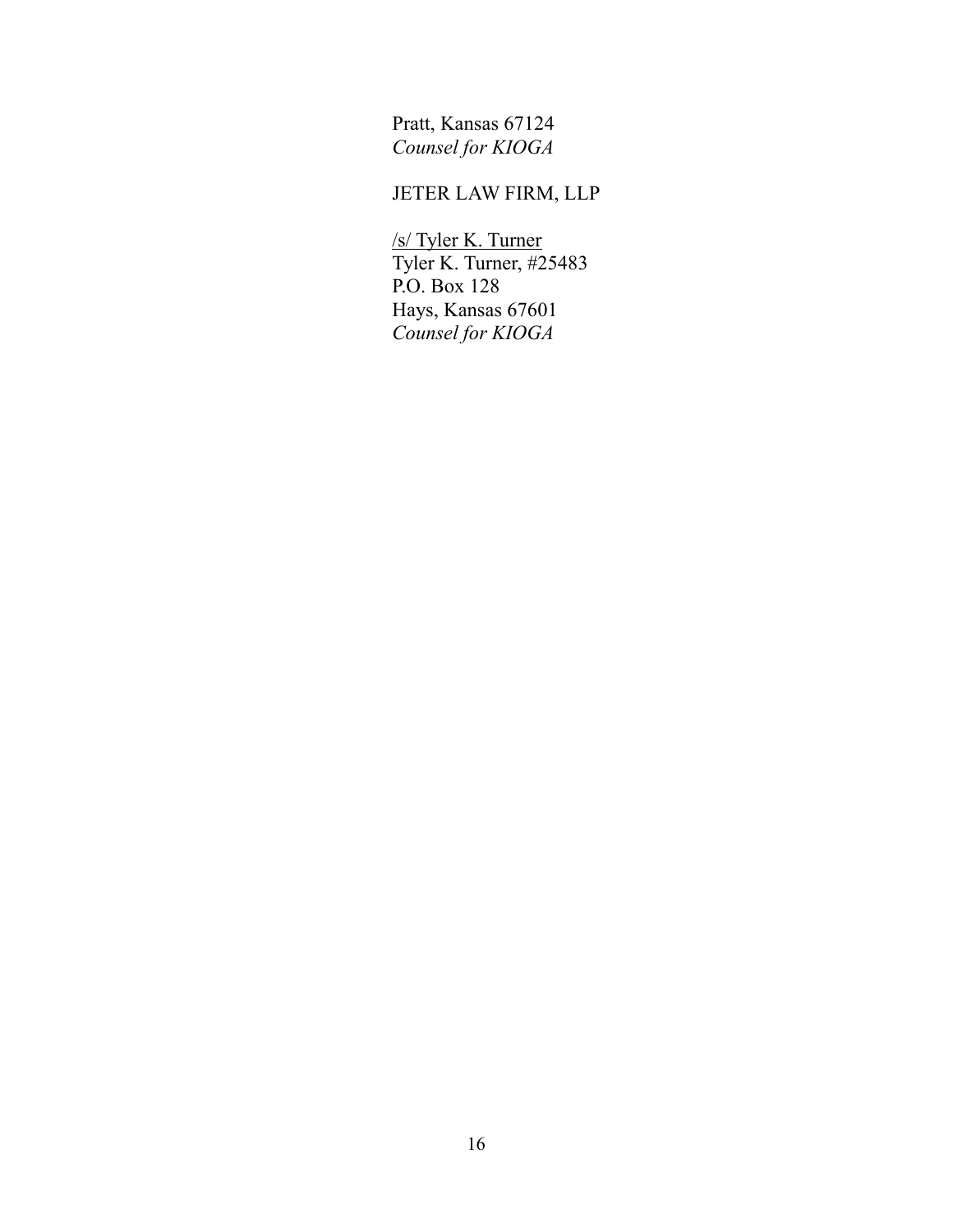### **CERTIFICATE OF SERVICE**

I certify that this **KIOGA** *AMICUS CURIAE* **BRIEF** was filed this 15th day of January, 2018, using the Court's electronic filing system and that a Notice of Electronic Filing was sent to: John L. Richeson, Robert Emmett Bauer, Jeffrey Alan Wilson, David E. Pierce, and Kenneth L. Cole.

> /s/ Joseph A. Schremmer Joseph A. Schremmer, #25968 *Counsel for KIOGA*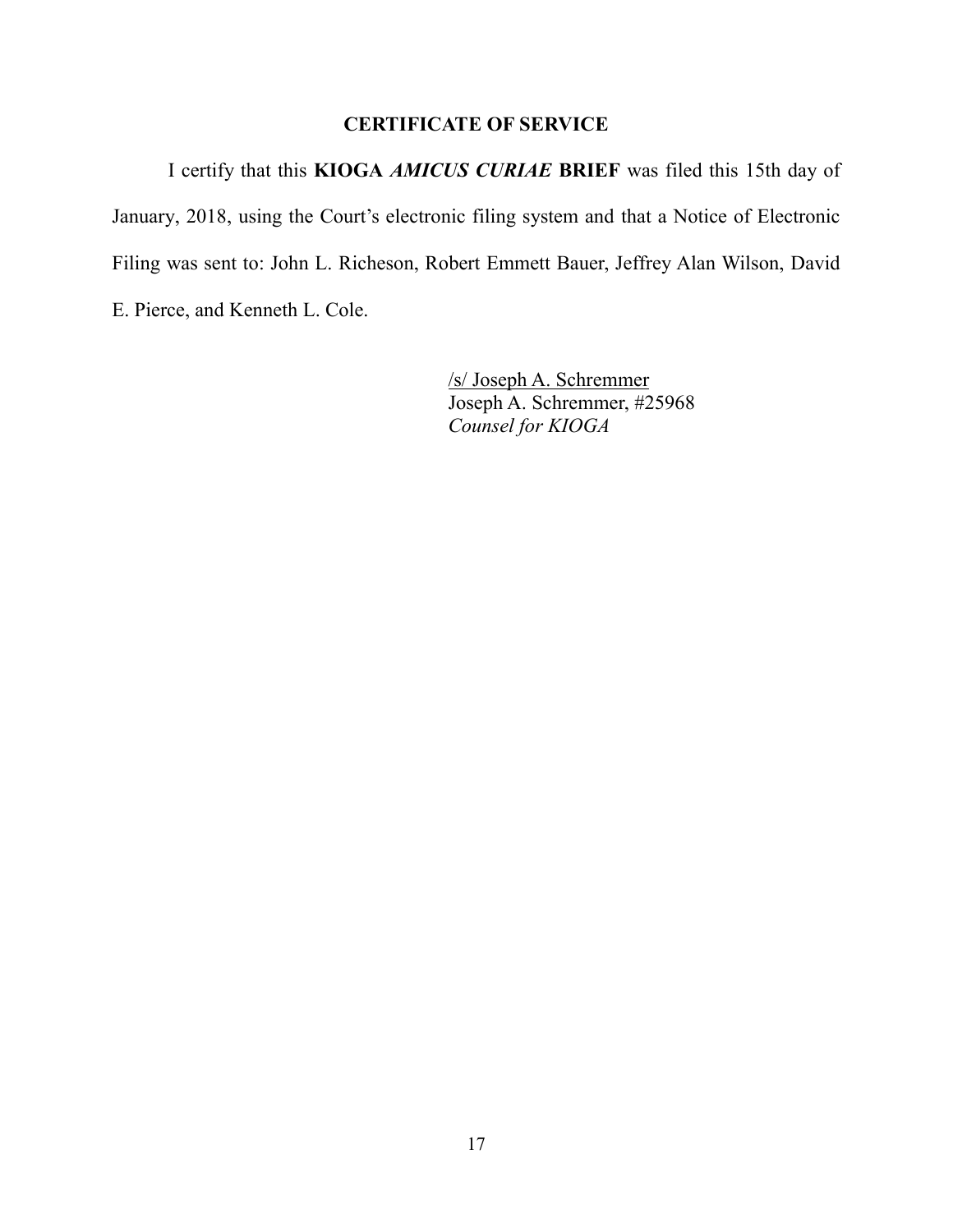### **Appendix A – Federal Land Bank of Wichita and Federal Farm Mortgage Deeds Containing Mineral Reservations: January 1, 1940 to December 31, 1945<sup>5</sup>**

| County    | <b>Total Deeds</b><br><b>Containing</b><br><b>Reservation</b> | <b>Gross Acres</b><br><b>Covered by Deeds</b> | <b>Net Mineral Acres</b><br><b>Reserved by Deeds</b> |
|-----------|---------------------------------------------------------------|-----------------------------------------------|------------------------------------------------------|
| Franklin  | 46                                                            | 6,880                                         | 1,840                                                |
| Greenwood | 25                                                            | 5,101                                         | 1,305                                                |
| Russell   | 19                                                            | 4,518                                         | 1,130                                                |
| Trego     | 24                                                            | 8,917                                         | 2,229                                                |
|           |                                                               |                                               |                                                      |
| Total     | 114                                                           | 25,416                                        | 6,504                                                |

<sup>&</sup>lt;sup>5</sup> The reservation language used in each deed was in substantially the same format as the following: "Excepting and reserving unto party of the first part, its successors and assigns, an undivided \_\_\_\_\_\_\_\_ of all oil, gas and other minerals and mineral rights, in, upon and under the above described real estate for a period of \_\_\_\_\_\_\_ years from and after the and so long thereafter as oil, gas and/or other minerals or any of them are produced therefrom, or the premises are being developed or operated."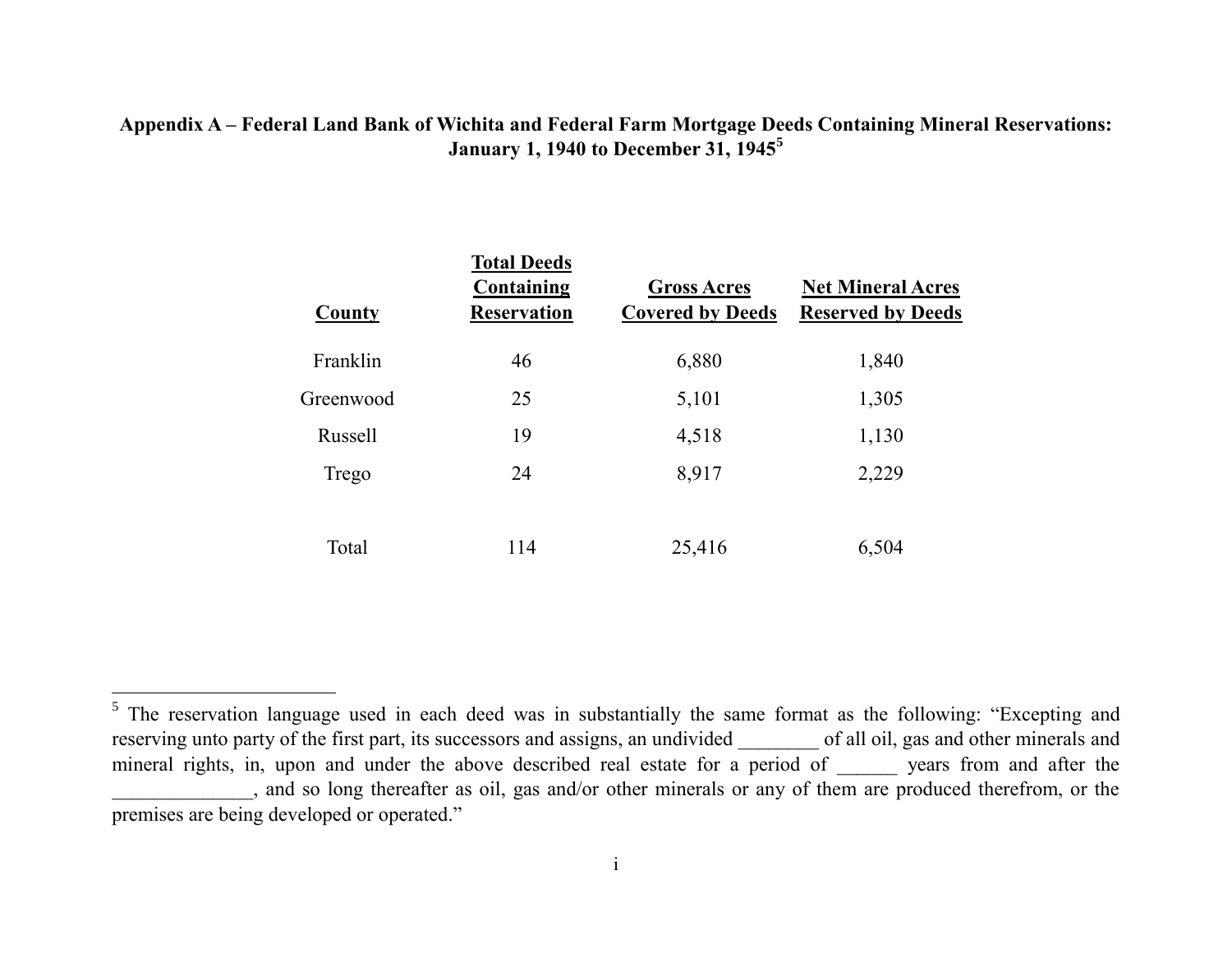|       | <b>Total Oil</b>        | Average            | <b>Estimated % of Total Oil Proceeds Affected by Rule Against</b><br><b>Perpetuities Claims</b> |               |               |               |               |
|-------|-------------------------|--------------------|-------------------------------------------------------------------------------------------------|---------------|---------------|---------------|---------------|
| Year  | Production <sup>6</sup> | <b>WTI Price</b> 7 |                                                                                                 |               |               |               |               |
|       |                         |                    | $1.0\%$                                                                                         | $2.0\%$       | $3.0\%$       | $4.0\%$       | $5.0\%$       |
| 2012  | 43,750,558              | \$94.05            | \$41,147,400                                                                                    | \$82,294,800  | \$123,442,199 | \$164,589,599 | \$205,736,999 |
| 2013  | 46,845,544              | \$97.98            | \$45,899,264                                                                                    | \$91,798,528  | \$137,697,792 | \$183,597,056 | \$229,496,320 |
| 2014  | 49,504,847              | \$93.25            | \$46,163,270                                                                                    | \$92,326,540  | \$138,489,809 | \$184,653,079 | \$230,816,349 |
| 2015  | 45,467,562              | \$48.66            | \$22,124,516                                                                                    | \$44,249,031  | \$66,373,547  | \$88,498,063  | \$110,622,578 |
| 2016  | 37,938,634              | \$43.15            | \$16,370,521                                                                                    | \$32,741,041  | \$49,111562   | \$65,482,082  | \$81,852603   |
|       |                         |                    |                                                                                                 |               |               |               |               |
| Total | 223,507,145             |                    | \$171,704,970                                                                                   | \$343,409,940 | \$515,114,910 | \$686,819,880 | \$858,524,849 |

**Appendix B – Estimated Oil and Gas Proceeds at Risk From Rule Against Perpetuities Claims: 2012 to 2016**

<sup>&</sup>lt;sup>6</sup> KAN. GEO. SURVEY, State Production and Historical Info, http://www.kgs.ku.edu/PRS/petro/state.html (last visited Jan. 12, 2018).

<sup>&</sup>lt;sup>7</sup> STATISTA, Average Annual West Texas Intermediate (WTI) Crude Oil Price from 1976 to 2017 (In U.S. Dollars Per Barrel), https://www.statista.com/statistics/266659/west-texas-intermediate-oil-prices/ (last visited Jan. 12, 2018).